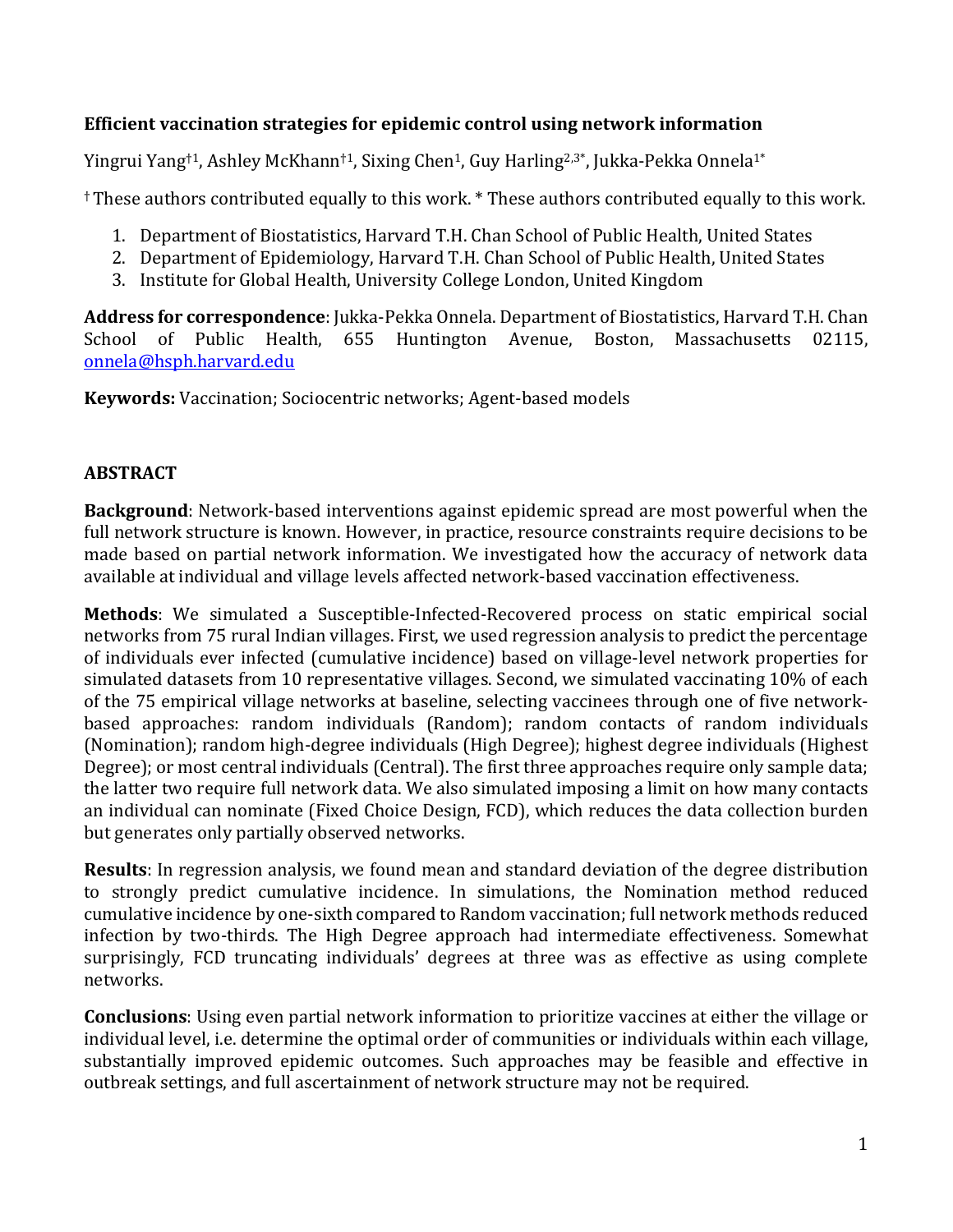### **1 Introduction**

A signature characteristic of vaccination for the prevention of infectious disease outbreaks is the ability to exploit herd immunity. That is, not everyone in the population needs to receive a preventative intervention in order to substantially reduce epidemic severity. This saving of both time and resources that would otherwise have to be invested in vaccinating every person can be increased by careful targeting of vaccinations to maximize the effect of only immunizing a subset of the population. An extreme example of this is the ring vaccination approach taken to Smallpox elimination (Fenner et al., 1988), and adapted to a recent Ebola vaccine trial (Ebola ça Suffit Ring Vaccination Trial Consortium, 2015), where only those believed to be close contacts of current cases were offered the vaccine.

Various methods of targeting vaccine provision can be used to maximize the impact of vaccination when not all community members can be vaccinated at once, due to either cost or supply constraints. Common targeting approaches include focusing on populations either at highest risk of mortality if infected (e.g., the elderly and children) or at highest risk of transmitting to others at high mortality risk (e.g., healthcare workers and children)(Ajenjo et al., 2010; Bansal et al., 2006; Basta et al., 2009; Medlock and Galvani, 2009).

Individual-level social connections are another important predictor of acquisition and transmission risk, known prior to epidemic commencement (Christley et al., 2005). A considerable literature has arisen considering optimal methods for minimizing epidemic spread across networks. Common strategies include the targeting of highest-degree individuals (i.e., those with the most contacts (Eames et al., 2009)), those who are most central in a network (Holme et al., 2002), or those who act as bridges between different communities within a network (Chen et al., 2008). However, such methods often require enumeration of the entire social network, i.e. sociocentric data, in order to pinpoint the most important individuals. As a result, sociocentric approaches are typically both resource intensive to conduct and respondent intensive to complete, which reduces the feasibility of their application in real-world settings.

One proposed approach to reduce the cost of sociocentric data acquisition is to use fixed choice designs (FCD). An FCD is a network study design where the identified respondents are given a maximum number of contacts they can name; this reduces the time taken to conduct interviews and thus reduces both interview costs and the burden on respondents (McCarty et al., 2007). Past work has suggested that FCD affects several canonical network characteristics (Kossinets, 2006), and as a result affects predicted epidemic speed and cumulative incidence (Harling and Onnela, 2016); in both cases the nature of these effects depends on the structural properties of the underlying network. However, if FCD data approximately maintains the ordering or ranking of individuals on key measures, for example, the high-degree individuals are correctly identified as such even if degree estimates are biased, such an approach may provide an efficient halfway house between standard egocentric and sociocentric methods.

An alternative class of vaccination strategies does not try to make the best choices from full-network data, which is likely not available in most practical settings, but rather make better-than-random choices using less data. One such method is to vaccinate the friends of randomly chosen individuals, based on the fact that, on average, one's friends have more friends than one has (Feld, 1991). As well as being used in simulation studies (Cohen et al., 2003; Salathé and Jones, 2010), this approach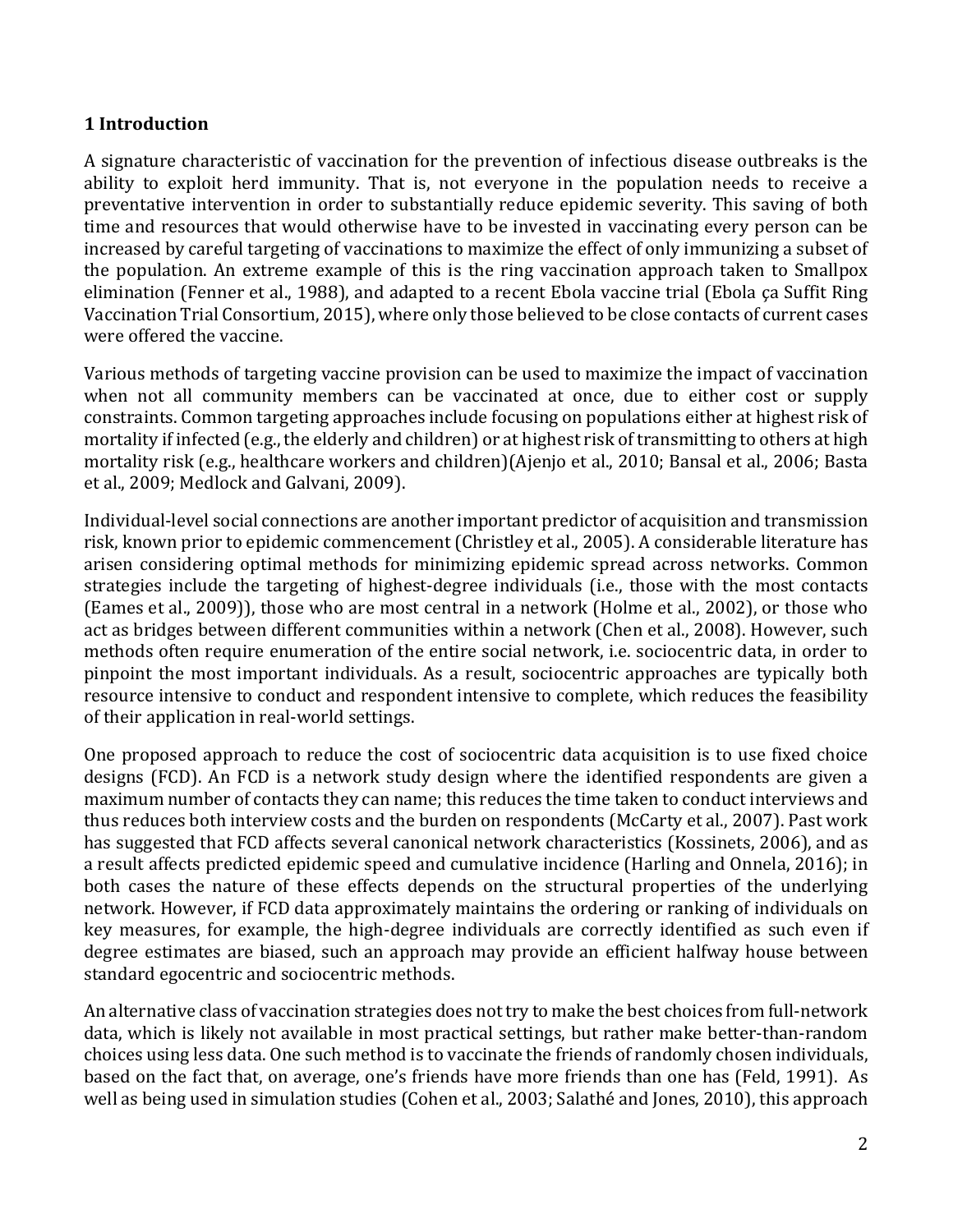has been used in empirical studies to detect an epidemic early in its course (Christakis and Fowler, 2010) and to improve take-up of a novel intervention (Kim et al., 2015). An extension to this method uses random walks, i.e. interviewing an individual about all their friends, having them name one of their friends chosen at random, finding this new person and then repeating this process some number of times (Fernández-Gracia et al., 2017). This process generates a network sample from which individuals with specific network properties, e.g. locally central or locally bridging individuals, can be identified (Gong et al., 2013; Salathé and Jones, 2010).

Finally, another compromise approach might be to primarily use egocentric data, but in concert with some best-guess population-level metric. For example, if we have a rough estimate of the average number of relevant contacts, we could selectively vaccinate those with higher-than-average contact numbers. This approach would require more resources than random vaccination  $-$  since many interviewed individuals would be ineligible for vaccination- but fewer resources than conducting a sociocentric census – both in terms of reduced numbers of interviews, and a simpler set of survey questions.

Some of these approaches to vaccine deployment have previously been tested against one-another (Salathé and Jones, 2010; Thedchanamoorthy et al., 2014; Ventresca and Aleman, 2013). However, there is limited systematic evidence comparing a range of different intervention approaches requiring different levels of resource input, particularly using real-world or real-world-like (i.e. consistent with empirically observed) networks as opposed to archetypal or synthetic network structures. We therefore conducted simulations of epidemics on sets of empirical social networks from 75 villages in rural Karnataka, India, data for which were originally collected for a microfinance intervention (Banerjee et al., 2013a). We had two key goals: first, to predict the cumulative incidence of an epidemic in a village based on key network features of that village; and second, to identify the network-based vaccination scheme for each village that best minimized epidemic spread in that village.

### **2 Methods**

We built our approach on empirical social contact data collected from 75 villages in Karnataka, India as part of a microfinance intervention study in 2006 (Banerjee et al., 2013a, b). The sample consisted of 75 villages spread across five districts in Karnataka with a median distance of 46 km from other villages in the sample. A baseline survey included a full census of all households in each village. A detailed follow-up survey was fielded to a subsample of individuals who were randomly selected subject to stratification by religion and geographic location. These follow-up surveys were administered to eligible members and their spouses, yielding a sample of about 46% of all households per village. In addition to individual questionnaire, these surveys also included a module that collected social network data along 12 dimensions (e.g., names of those who visit the respondent's home and those from whom the respondent would borrow money). Our study makes use of the social network data collected in this study. We defined a connection between two individuals (an undirected edge between two nodes  $i$  and  $j$ ) to exist if either  $i$  or  $j$  reported that the two of them had engaged in any of the 12 types of social interaction asked about in the study.

We used slightly different approaches for our two key goals, as described in more detail below. For prediction of village-level cumulative incidence we generated 1000 village-like simulations based on 10 representative villages from the 75. For the identification of vaccination schemes within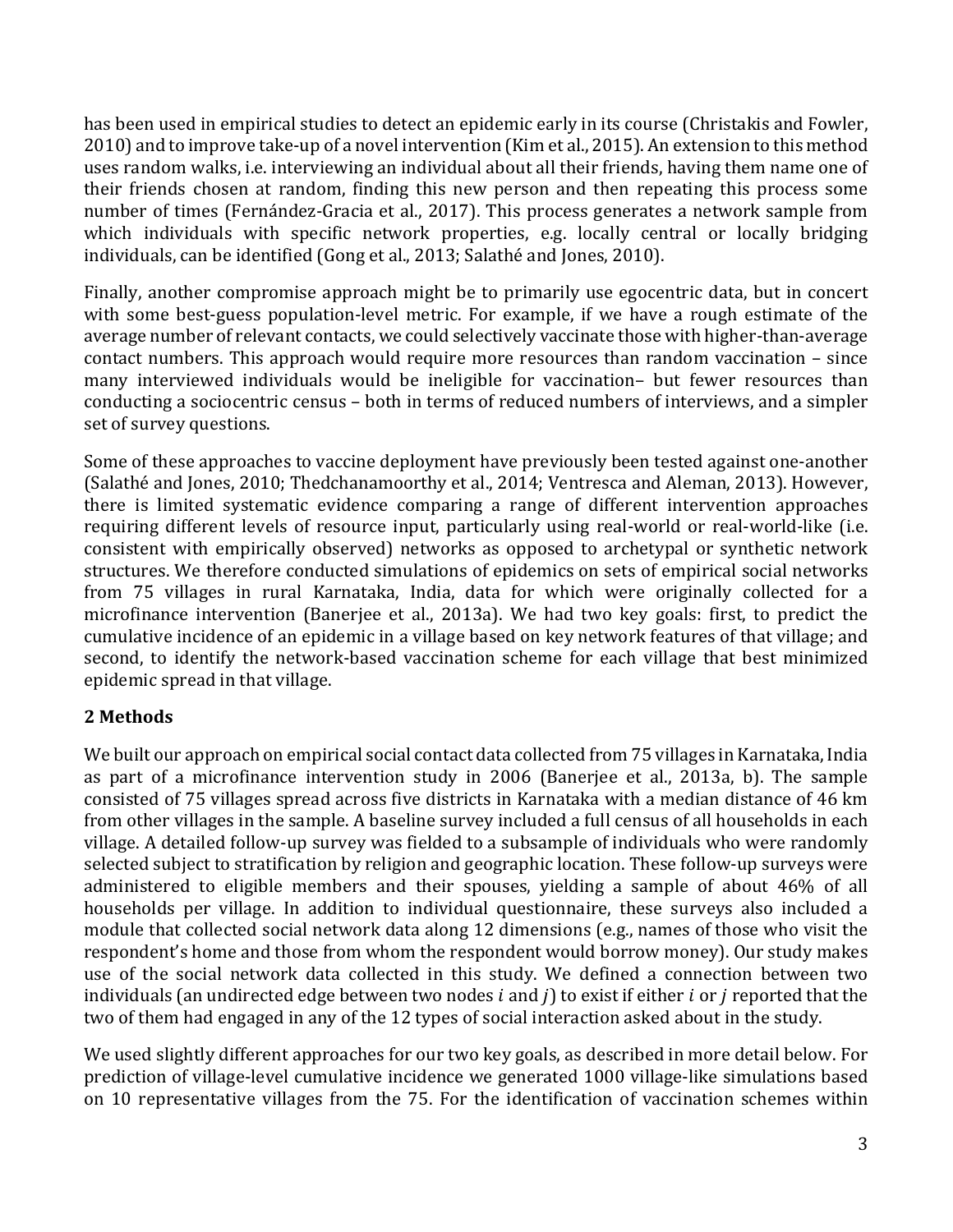villages we used the original data directly from the 75 villages. These approaches ensured that we had sufficient power to see meaningful results in both cases.

## **2.1 Simulating a spreading process**

To simulate an epidemic, we ran a Susceptible-Infected-Recovered (SIR) process across each complete village network. We first selected 1% of nodes in each network to be infected uniformly at random to begin the SIR process, and these nodes represent the initially infected epidemic seed population. At each discrete time step, an infected node could infect at most one susceptible neighbor, i.e., we employed unit infectivity (Staples et al., 2015), under the assumption that a time step constitutes the smallest time unit required to infect at most one susceptible person. The SIR process used probability  $\beta = 0.25$  for an infectious individual to infect a susceptible contact per time step, and probability  $\gamma = 0.1$  for an infectious individual to recover to per time step. These values for  $\beta$  and  $\gamma$  lead to an R<sub>0</sub> of 1.77 (based on infections caused by the initial 1% of nodes) and an approximate cumulative incidence of 40% of the population of a village in the absence of any intervention. These values were not chosen to replicate any particular epidemic, although the  $R_0$ value and close-contact infection process are similar to those of Ebola, but rather to provide a level of infection that would allow the impact of different vaccination strategies to be seen.

### **2.2 Network data collection methods**

As outlined above, there are a range of ways to collect data in order to measure network structure and the position of an individual within that network. For our study, we simulated three classes of approach. First, we used a fully-observed sociocentric network, corresponding to interviewing everyone and asking them to name all their contacts.

Collecting full network information is resource-intensive for both interviewers and respondents. A second, less data-intensive approach is Fixed Choice Design (FCD). In FCD, respondents are asked to name up to a maximum of  $K$  contacts, limiting the number of contacts person  $i$  can name to  $k_i^{out} \leq K$ , i.e., out-degree is truncated at  $K$  for all nodes  $i$ . However, others can still nominate person  $i$  as a contact. As a result, the observed number of contacts of  $i$  (combining out-degree and in-degree nominations and treating them as symmetric or undirected edges), can be greater than  $K$ , and may in fact be the same as the person i's true undirected degree  $(k_i)$  in the underlying fully-observed network. To simulate FCD, we first converted each undirected village network into a directed graph by replacing each undirected edge between a pair of contacts with two directed edges between them. We then rebuilt each network by randomly adding up to  $K$  of each individual's outgoing edges to a new graph; if an individual had  $k_{i}^{out} \leq K$  contacts, then all of their original out-edges were included. We then collapsed the truncated directed graph back to an undirected one, where we defined an edge to be present if a directed edge in either direction between the nodes was present. We truncated graphs using values for the threshold of  $K = 1, ..., 10$ .

Both full sociocentric and FCD methods require everyone in a village to be interviewed. A third approach is to use a sample of individuals to generate estimates of some network properties of interest, such as average degree. Such sampling can be random across the whole village or based on interviewing intensively within a few sub-groups within the population.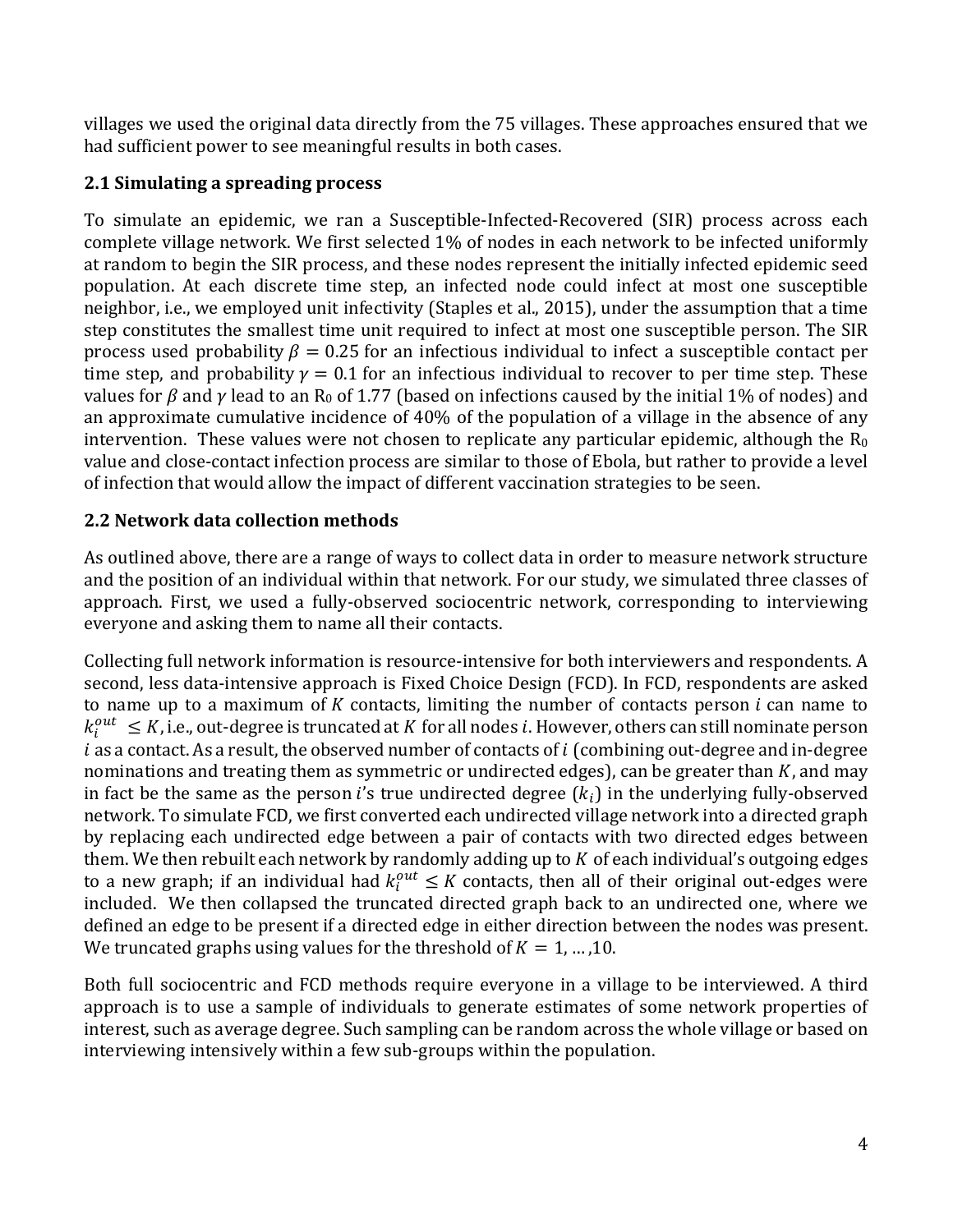#### **2.3 Predicting village-level cumulative incidence**

Preliminary analysis suggested that using the  $n = 75$  empirical villages alone resulted in insufficient statistical power to allow us to draw meaningful inference about village-level properties. We therefore used the Congruence Class Model (CCM) to generate a larger number of simulated networks that resembled the observed 75 networks based on the degree mixing matrix of the village networks (Goyal et al., 2014). The CCM is similar to the Exponential Random Graph Model (ERGM) (Hunter et al., 2008; Koskinen et al., 2013). However, unlike ERGM, CCM incorporates not only the point estimates of network statistics of interest, but also their variability, modelling posterior predictive distributions based on the probability distribution of specific network properties. 

The degree mixing matrix (DMM) for an undirected network is defined as the proportion of edges in the network that connect nodes of given degrees (Newman, 2003). For example, element (2,3) of this matrix corresponds to the proportion of edges in the network that connect nodes with degree 2 to nodes with degree 3. We estimated the DMM separately for each village. We then implemented a Markov chain Monte Carlo (MCMC) sampler using the Metropolis-Hastings algorithm to generate a collection of sample networks for each village, starting from the DMM of a randomly generated Erdős-Rényi (ER) network. The models were implemented using the CCMnet package in R (Goyal et al., 2014). To ensure MCMC convergence, we checked that the mean degree and DMM of modelgenerated networks were qualitatively similar to those for the empirical networks. We randomly selected 10 of the 75 empirical village networks for which the MCMC converged, and then drew 100 network samples for each from the posterior distribution of the DMM of each village network, resulting in a total of 1000 sampled networks. We then ran the SIR process 500 times on each model-generated network. For each SIR simulation, we recorded the cumulative incidence as the proportion of nodes ever infected. The village-level simulation approach is outlined in Figure 1.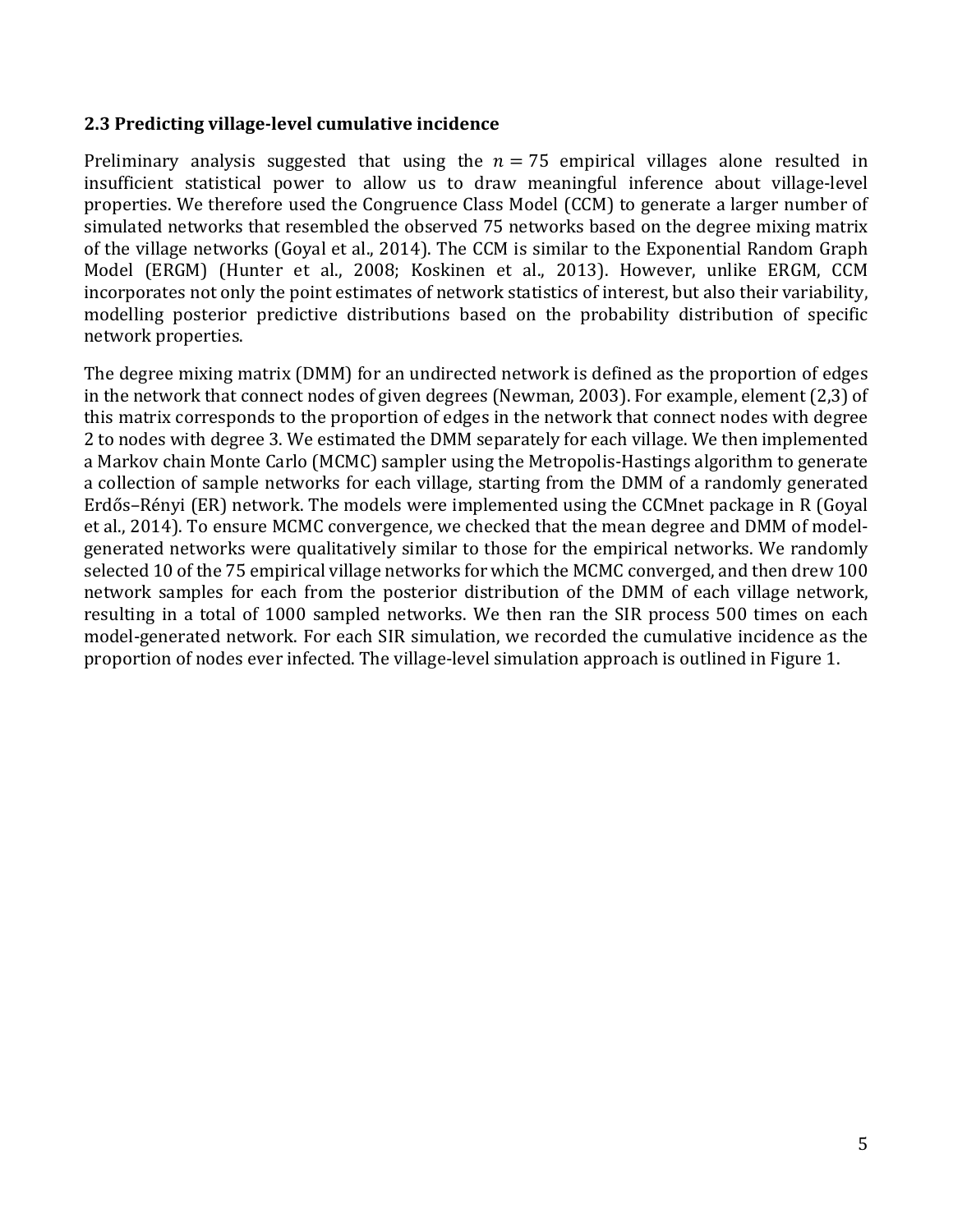



For each of the 1000 generated networks, we calculated seven village-level network characteristics: mean degree; standard deviation of degree; network density; network size (number of nodes in the network; invariant within each empirical village); degree-assortativity (Newman, 2003); mean betweenness centrality; and the proportion of nodes in the largest connected component. We computed each characteristic first in the fully observed network, and then recomputed the same characteristics using different values for the out-degree truncation parameter  $K$  to simulate  $FCDs$ with various threshold values.

To determine which network features were most useful in predicting village-level cumulative incidence, we ran linear regression models for the 500,000 simulated epidemics with each of the seven village characteristics obtained from the simulated networks in the form:

CumulativeIncidence $\epsilon_{ijk} = \beta_0 + \beta_c \times$  NetworkCharacteristic<sub>cik</sub> +  $\gamma \times$  NetworkSize<sub>k</sub> +  $u_{ijk}$ 

Here SIR simulations  $i = 1, ..., 500$  are nested within model-generated networks  $j = 1, ..., 100$  and empirical villages  $k = 1, ..., 10$ , and  $c = 1, ... 6$ . We compared the root mean squared error (RMSE) and Akaike Information Criterion (AIC) value of models containing none and all village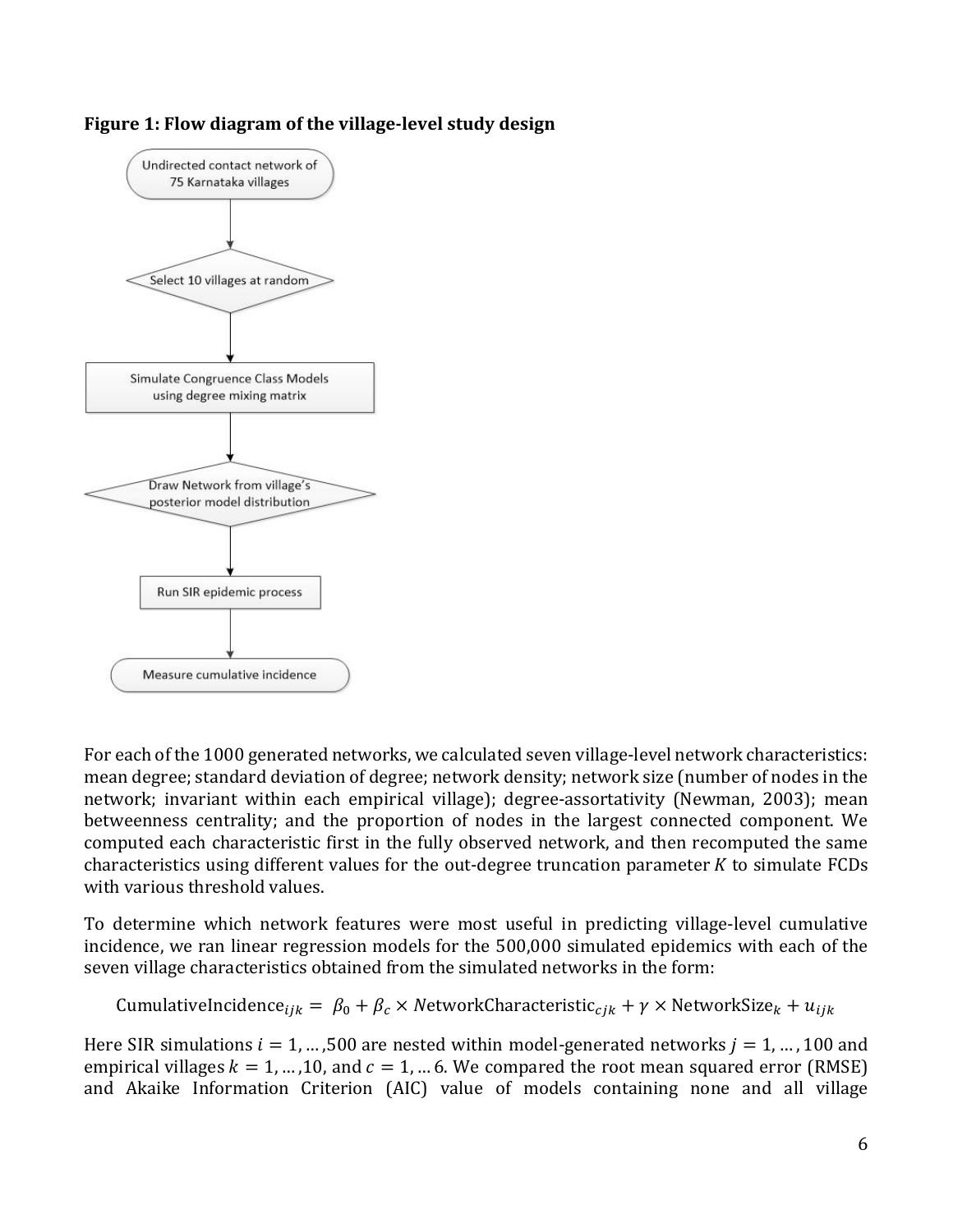characteristics with models containing every possible combination of one, two or three characteristics, to determine the most parsimonious set of predictors. AIC was obtained from a single regression model for each combination of predictor variables; RMSE was obtained using 10fold cross-validation on the 1000 sample networks (Shao, 1993).

To obtain final RMSE and AIC estimates, we ran a three-level hierarchical mixed effects model of our preferred models in the form:

CumulativeIncidence $\epsilon_{ijk} \sim \beta_{0jk} + \beta_{cjk} \times$ NetworkCharacteristic $\epsilon_{ijk} + \gamma_k \times$ NetworkSize $k + u_{ijk}$  $\beta_{ajk} \sim \beta_{ak} + \epsilon_{ajk}$  $\beta_{ak} \sim \beta_a + v_{ak}$  $\gamma_k \sim \gamma_o + \mu_k$ where  $a = \{0, c\}$  and  $a \neq a$  again  $c = 1, ... 6$ . Here  $\beta_{ajk}$  is the sample network-level effects for each

network characteristic and  $\beta_{ak}$  and  $\gamma_k$  are the village-level effects for each network characteristic and village network size, respectively. In this model,  $u_{ijk}$ ,  $\epsilon_{ajk}$ ,  $v_{ak}$  and  $\mu_k$  are normally distributed random effects with mean zero,  $\beta_{0jk}$  are random intercepts, and  $\beta_{cjk}$  are random slopes. Our inference was focused on  $\beta_c$  and  $\gamma_0$ .

Once we had arrived at a parsimonious set of characteristics from the full network models, we evaluated how much predictive power these same characteristics had for FCD network data. For each of the 1000 sample networks, we generated one FCD network at each truncation level and measured its characteristics to arrive at 1000 independent observations at each of 10 FCD levels of truncation. We then reran our preferred hierarchical regression model to obtain estimates of the RMSE and AIC value at each FCD level, predicting the full-network cumulative incidence from the characteristics of the FCD network. This enabled us to evaluate the extent of information gain when network features were based on the full networks compared to FCD-based truncated variants of those networks.

#### **2.4 Selecting individuals to vaccinate**

In our simulation, vaccination occurred prior to a disease outbreak, but we assumed vaccine availability to be limited, which led us to select which individuals to vaccinate before propagating an epidemic. We assumed that the vaccine was fully effective, and thus vaccinated individuals could never be infected, effectively removing them and their adjacent edges from the network. We conducted this analysis on all 75 empirical village networks. We considered six methods for selecting individuals for vaccination based on the methods outlined above. The first four of these do not require network information on all population members:

- 1) *None*. As a baseline or counterfactual scenario, we considered epidemics in which no village members were vaccinated.
- 2) *Random*. We randomly selected 10% of individuals from each village network for vaccination. This method represents a typical scenario where no network information is utilized, or the identities of the vaccinated individuals are uncorrelated with their network positions.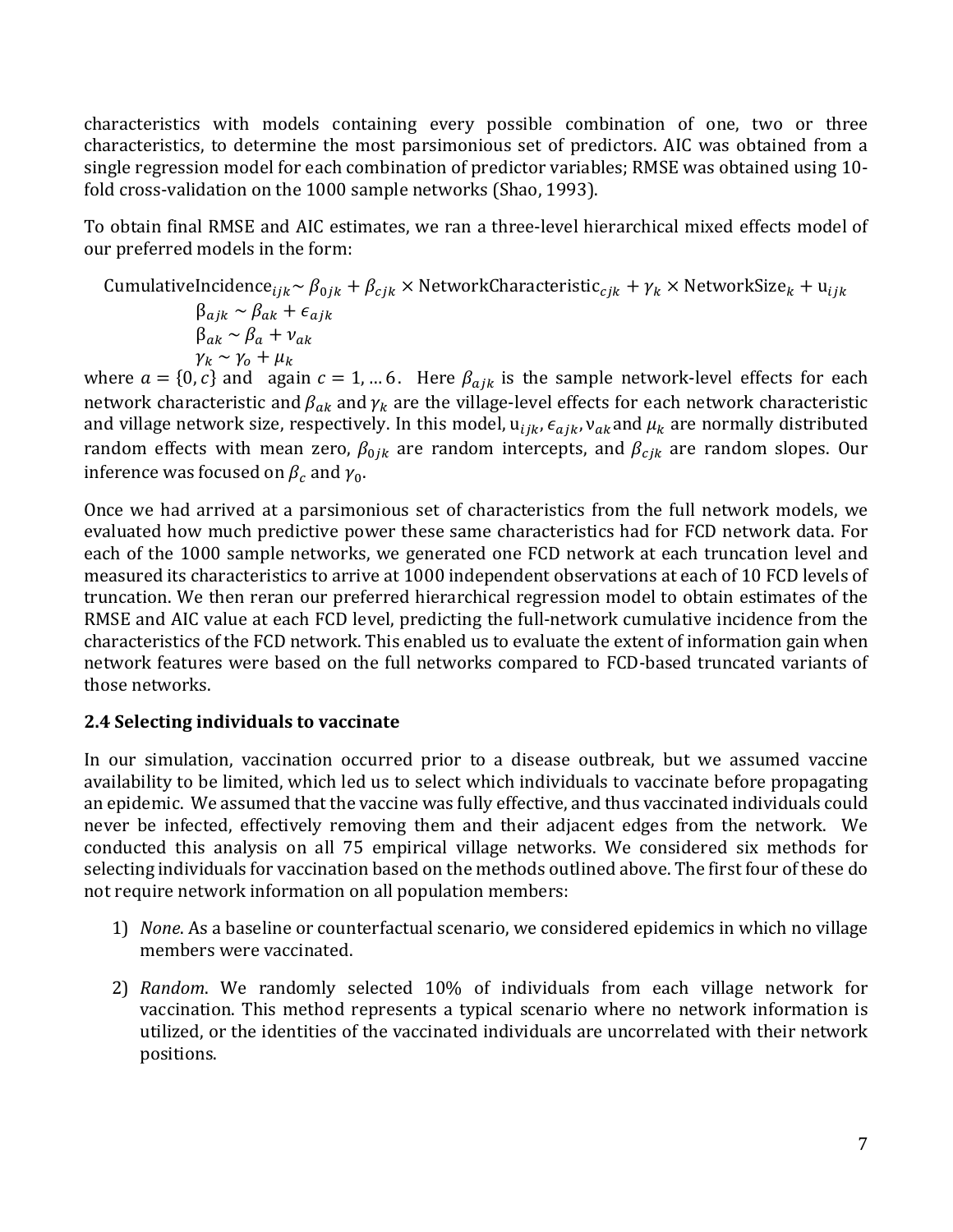- 3) *Nomination*. We again randomly selected 10% of individuals in each network, and then simulated a process of having these individuals to nominate a friend at random to receive the vaccination. We required each nomination to be unique, so if i and j both nominated  $k$ , j had to select someone else, so long as any of their contacts were unvaccinated; this ensured that approximately 10% of nodes were vaccinated.
- 4) *High degree*. We simulated interviewing individuals sequentially at random, asking them how many contacts they had (their degree,  $k_i$ , which we assumed they knew and reported without error) and vaccinating them only if their degree was sufficiently high. We implemented this by randomly selecting an individual in the network, and if their degree was greater than the median of all individuals pooled across the 75 villages (median: 6, interquartile range  $4-11$ ), we vaccinated them. We repeated this process until  $10\%$  of people in the village were vaccinated. On average, this implies interviewing  $20\%$  of the population, the same number as would have to be approached in the Nomination method. As a sensitivity analysis, we varied the degree cutoff value between 0 and 10. (Note that this is distinct from the threshold  $K$  used in the context of FCD.) The High Degree approach requires prior knowledge or an estimate of the overall median (or other cutoff) degree; otherwise one would have to estimate that as part of the process, leading to some individuals being visited twice.

We also used two whole network methods for selecting individuals for vaccination. Within each method we varied the completeness of the network from FCD networks based on truncation at integer values  $K = 0, 1, ..., 10$  to using data from the full non-truncated network:

- 5) *Highest degree*. We selected the 10% of individuals in each village with the highest degree, i.e., those with the most contacts. We identified these individuals based on the observable network, and thus when examining FCD networks, we based the node identification on only the truncated degree.
- 6) Most central. We selected the 10% of individuals in each village with the highest level of betweenness centrality:  $c_B(v) = \sum_{s,t \in V} \frac{\sigma(s,t|v)}{\sigma(s,t)}$  (Brandes, 2001). Betweenness centrality is a global measure of individual v's centrality in the network based on the proportion of shortest paths between all node pairs in the network that pass through individual *v*.

For each of the 75 empirical village networks, we simulated each method of selecting individuals for vaccination and ran the SIR process 500 times for each method at each level of the threshold for FCD (where applicable) in each village. We summarized the cumulative incidence seen across these 500 runs using 95% confidence intervals and compared them across methods. The individual-level simulation approach is outlined in Figure 2. As a sensitivity analysis, we re-ran our individual-level analyses requiring at least five types of social interaction to be reported by either household in a tie.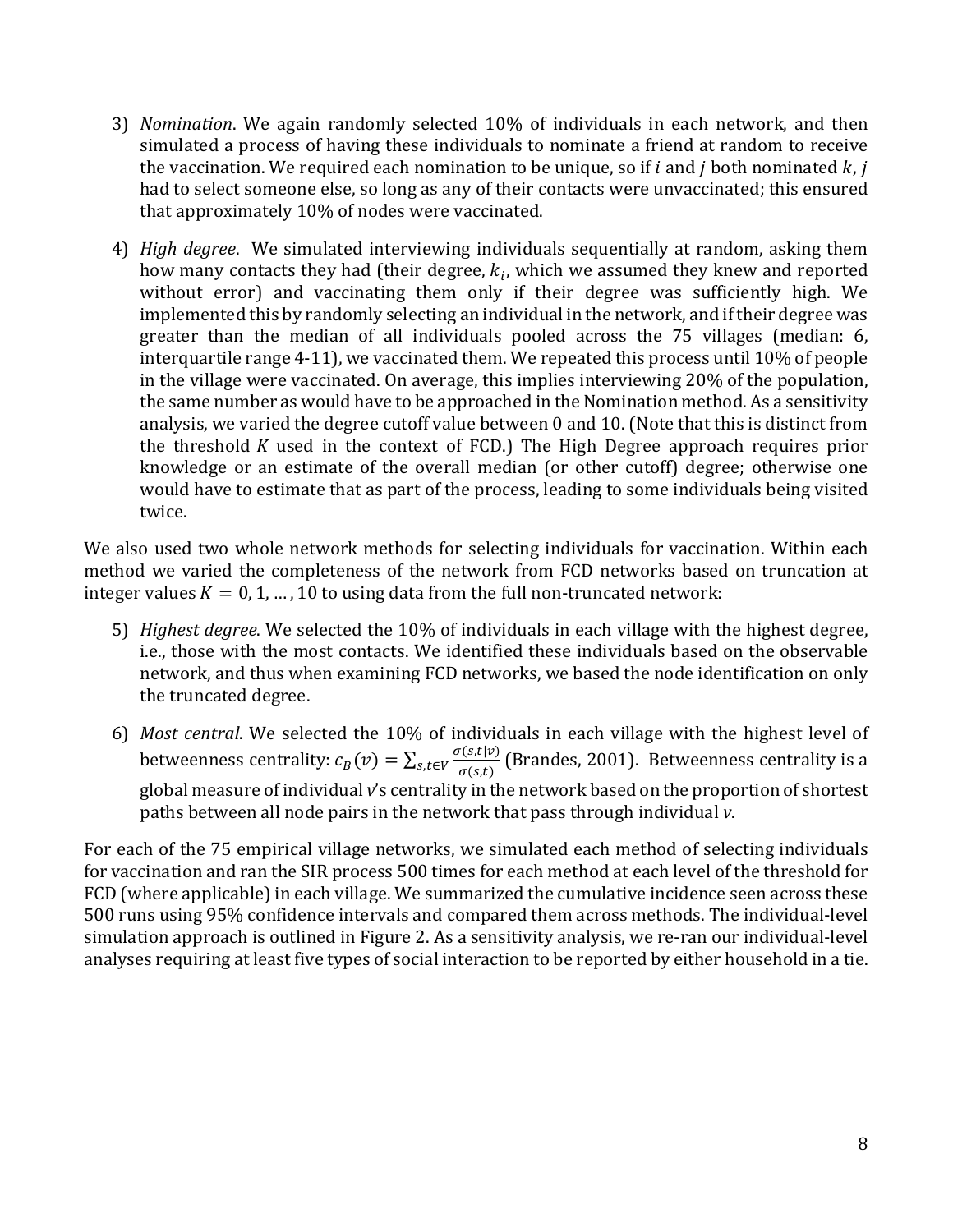

Figure 2: Flow diagram of the individual-level study design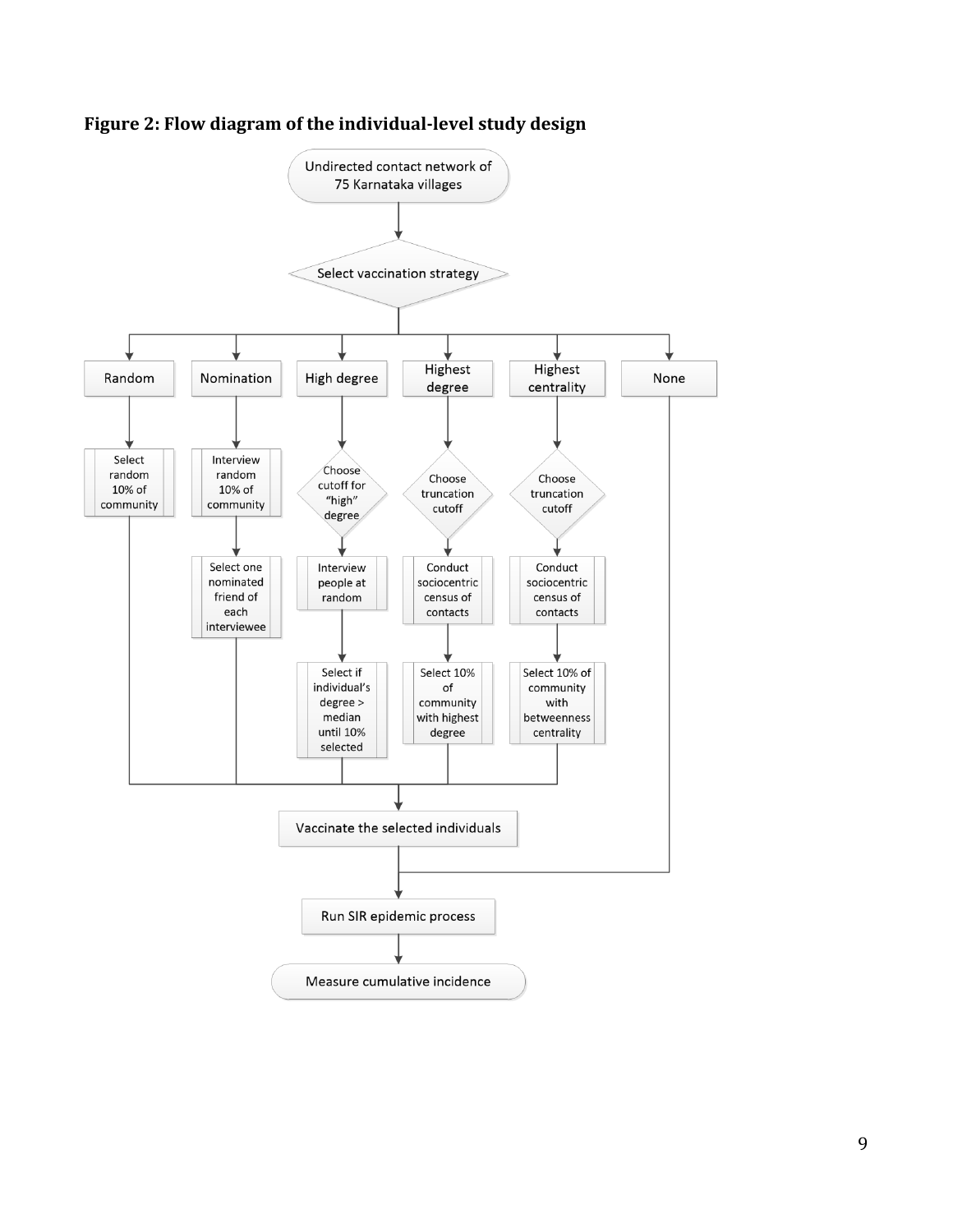### **3 RESULTS**

The 75 Karnataka villages had between 354 and 1775 enumerated members (Table 1). Each village member was linked to a median of 6 others and connections were strongly degree-assortative (median  $\rho = 0.33$ ,  $IQR: 0.31 - 0.37$ ). Of all reported ties based on requiring at least one social interaction type, 55.1% actually reported all 12 types of interaction (Supplementary Figure 1). In almost all villages, over 95% of individuals were part of the largest connected component. The 1000 simulated networks we generated from 10 of the Karnataka villages had similar size, mean degree and thus density to the empirical networks (Supplementary Table 1). Degree assortativity, the standard deviation of the degree distribution, and mean betweenness centrality were lower in the simulated networks, although aside from degree-assortativity, these values fell well within the empirically observed ranges.

#### **Median Mean 25% 75% Min Max** Number of network members 6 1775 872.5 921 712 1140 354 1775 Mean degree of network members 6.4 8.5 7.8 9.0 6.8 10.4 Median degree of network members and the state of the state of the state of the state of the state of the state of the state of the state of the state of the state of the state of the state of the state of the state of the Standard deviation of degree  $\begin{array}{cccc} 5.8 & 6.0 & 5.2 & 6.5 & 9.8 & 8.7 \end{array}$ Network density (x10<sup>-3</sup>) 10.0 24.7 and the set of the set of the set of the set of the set of the set of the set of the set of the set of the set of the set of the set of the set of the set of the set of the set of the se Degree-assortativity 0.33 0.34 0.31 0.37 0.15 0.53 Mean betweenness centrality  $(x10^{-3})$  3.3 3.5 2.7 4.1 1.9 6.7 Percentage of nodes in the largest connected component 97.4 96.9 96.3 98.3 88.7 99.9

### **Table 1: Characteristics of the full contact networks in 75 Karnataka villages**

All values for individual-level measures (i.e. the top five rows) are summary statistics of the relevant summary statistic from each of the 75 villages. All characteristics except median degree were included in models to predict village-level cumulative incidence.

### **3.1 Predicting village-level cumulative incidence**

In these village-level analyses, we ran an SIR process across the 1000 simulated village networks; a mean of 66.2% (95%CI: 65.6%-66.7%) of individuals became infected in the epidemics. After running regression models containing all seven characteristics alone, and in all combinations of two or three, the model with the lowest RMSE contained two predictors, the mean degree and standard deviation of degree (Table 2 and Supplementary Table 2). This model had RMSE and AIC values lower than a model containing all seven predictors (although the differences were too small to draw robust inference that one was better than the other), and its RMSE was 1.3 percentage points, or 19%, lower than the null model containing only an intercept.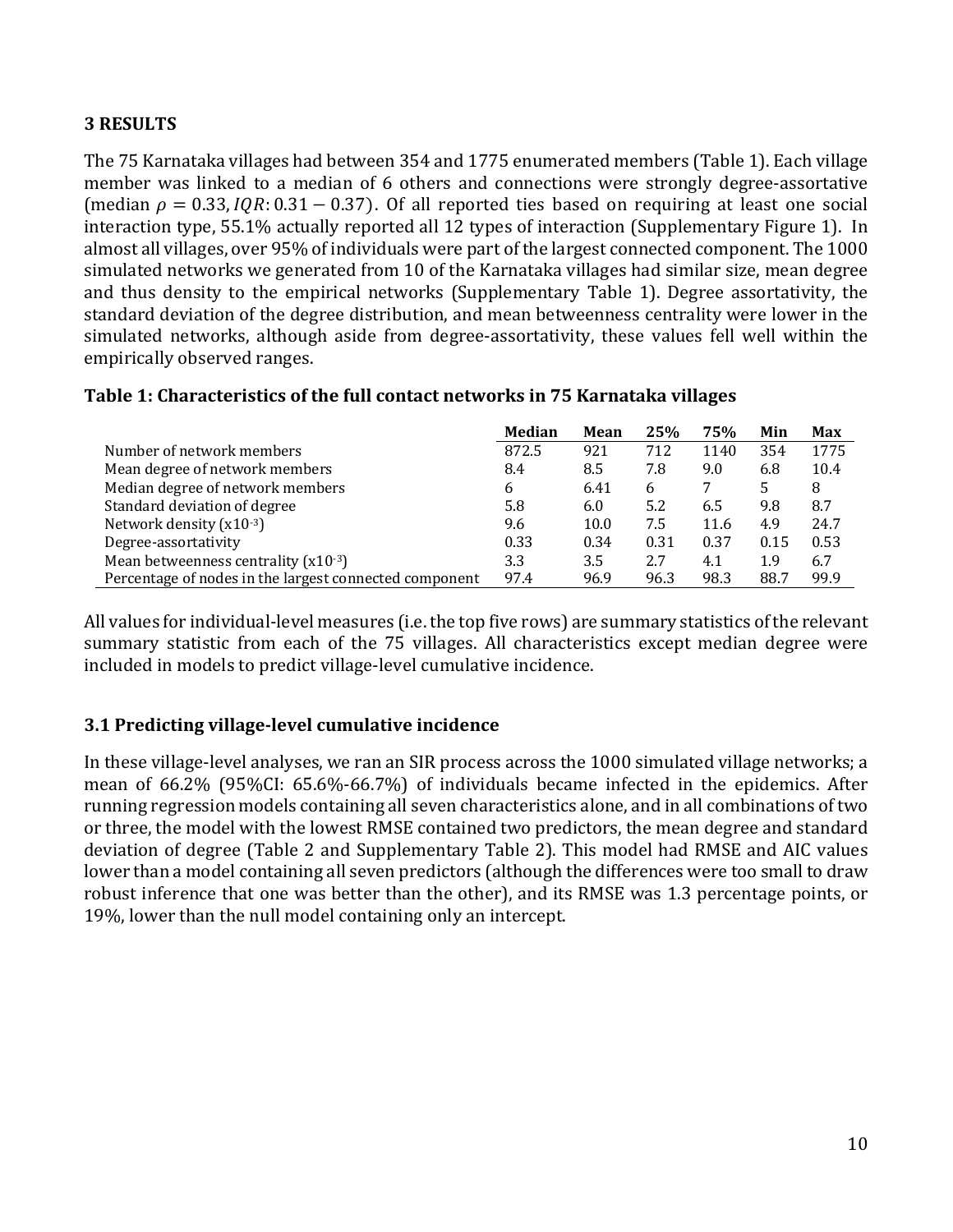|                                    | <b>Empty model</b> | <b>Full model</b> |                  | Model 1 |                  | Model 2 |                  |
|------------------------------------|--------------------|-------------------|------------------|---------|------------------|---------|------------------|
| Mean degree                        |                    | 3.25              | $[-3.14, 9.63]$  | 4.64    | [4.14, 5.18]     | 4.70    | [4.21, 5.22]     |
| Standard deviation of degree       |                    | $-4.05$           | $[-6.66, -1.44]$ | $-3.95$ | $[-4.30, -3.65]$ | $-3.96$ | $[-4.29, -3.64]$ |
| Number of network members          |                    | $-1.27$           | $[-14.6, 12.0]$  | 0.27    | $[-0.15, 0.95]$  |         |                  |
| Network density                    |                    | 1.24              | $[-9.56, 12.0]$  |         |                  |         |                  |
| Degree-assortativity               |                    | 0.23              | $[-2.53, 2.99]$  |         |                  |         |                  |
| Mean betweenness centrality        |                    | -3.11             | $[-6.41, 0.19]$  |         |                  |         |                  |
| Percentage of nodes in the LCC     |                    | 0.09              | $[-1.93, 2.12]$  |         |                  |         |                  |
| Akaike information criterion (AIC) | 6323.4             |                   | 5782.7           |         | 5782.4           |         | 5781.4           |

#### Table 2: Preferred predictive model of cumulative incidence using village-level **characteristics**

The table presents regression coefficients and their 95% confidence intervals for the hierarchical three-level mixed-effects models for 500 SIR simulations on each of the 100 simulated networks from each of the selected 10 villages (total  $n=500,000$ ). These 10 villages were chosen as explained in the text. Village-level characteristics were measured from empirical networks, although number of network members was invariant by design for networks simulated from any given village. Cumulative incidence is rescaled to percentage  $(0-100)$  of village population and village characteristics have been standardized, such that each regression coefficient represents the change in cumulative incidence in percentage points for a one-standard deviation change in the characteristic. For example, in Model 1, a one standard-deviation increase in mean degree is associated with a 4.64 percentage-point increase in cumulative incidence. LCC: largest connected component.

At each of the 10 levels of FCD degree truncation, we computed the mean and standard deviation of degree for each simulated network and ran a regression model using these two network features to predict cumulative incidence. Having full information about the contact network did not improve either predictive power (Figure 3) or model fit (Supplementary Figure 2) compared to FCD at truncation level  $K = 3$ .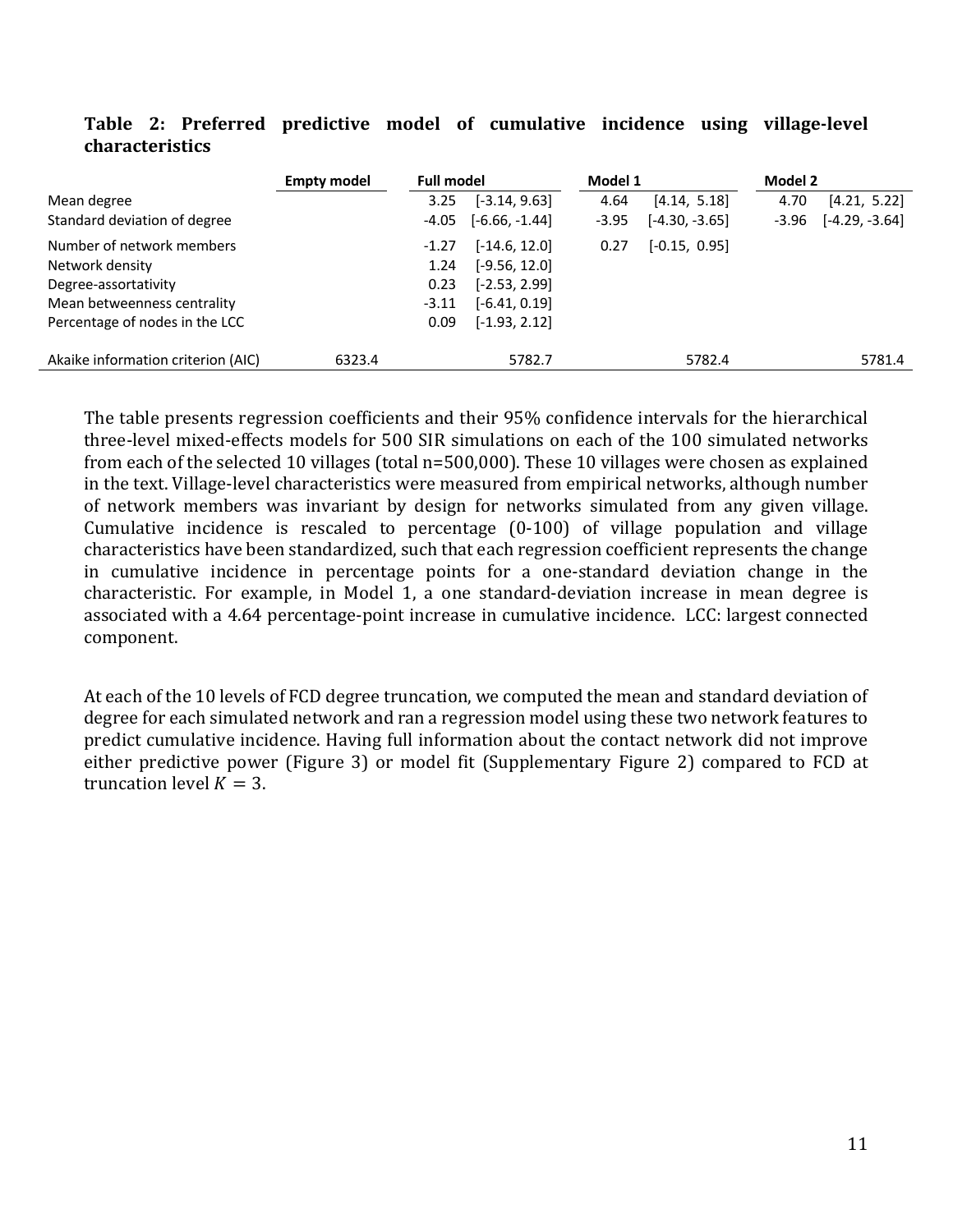

Figure 3: Comparison of network characteristics to predict village-level cumulative incidence across different levels of network degree truncation using fixed choice design

Numbers underlying this figure are provided in Supplementary Table 4. RMSE relates to cumulative incidence measured on  $(0-100)$  scale.

### **3.2 Selecting individuals to vaccinate**

In these individual-level analyses, we simulated vaccinating 10% of each village in advance of running the SIR process, and all intervention approaches significantly reduced cumulative incidence relative to no intervention (Figure 4). Random vaccination was the least effective vaccination approach, reducing cumulative incidence by 32.3% compared to no vaccination, while vaccinating a nominated friend (*Nomination*) reduced cumulative incidence by a *further* 10.7%. Vaccinating the first 10% of individuals interviewed with above-median degree (*High degree*) further improved effectiveness, leading to an average reduction in cumulative incidence compared to no vaccination of 48.2%. When we varied the High degree cutoff, any value greater or equal to six (the median degree) was significantly more effective than the Nomination method (Supplementary Figure 3).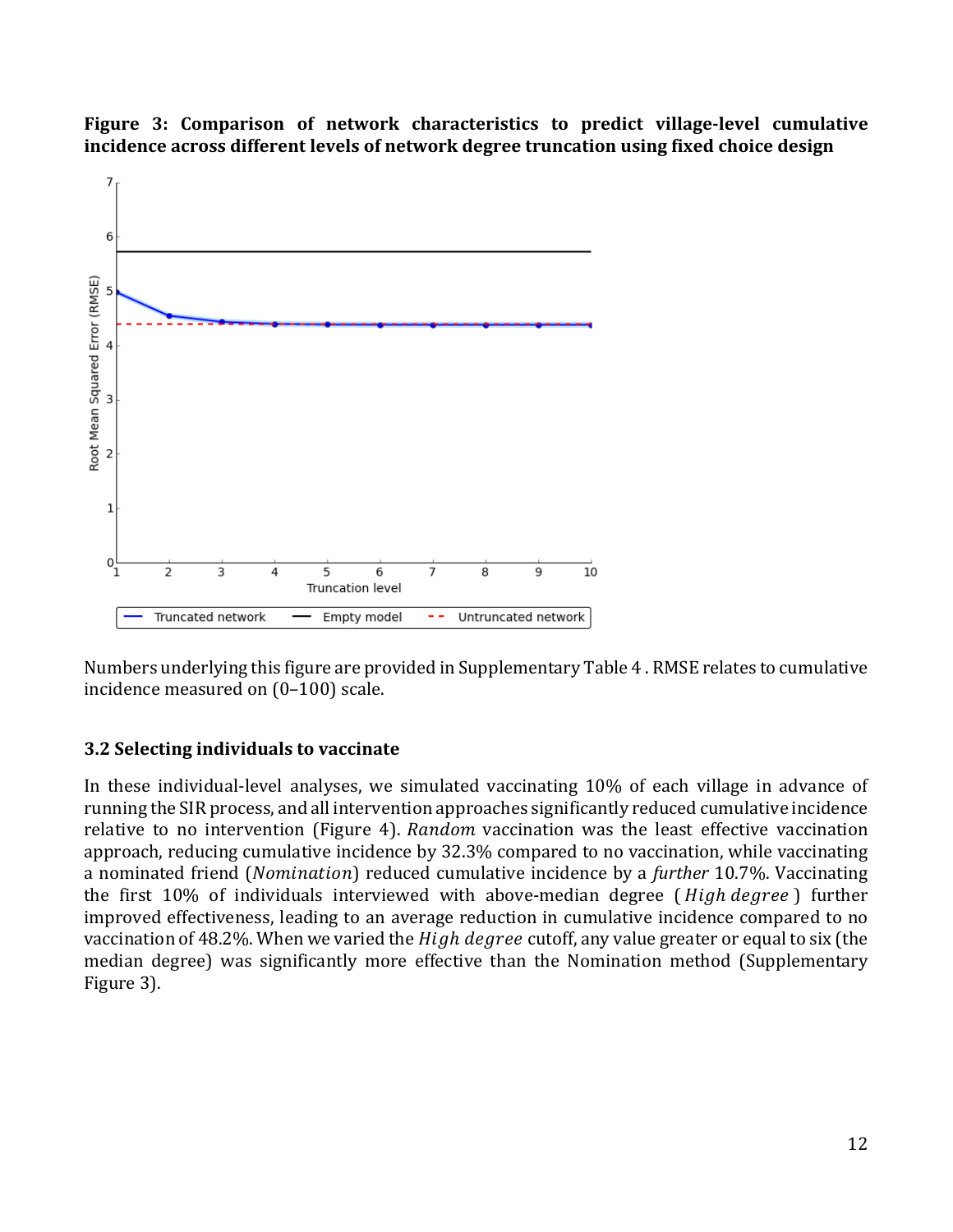



The six different vaccination methods are described in the text. Solid or dashed lines and markers are point estimates; shaded areas represent 95% pointwise confidence intervals. Cumulative incidence is calculated as the mean of each of 75 villages' mean cumulative incidence across 500 SIR runs, i.e.  $CI_{mean} = mean(mean(CI_j)_i)$  , where  $i$  indexes villages and  $j$  indexes SIR runs. The confidence intervals are computed as  $Cl_{mean} \pm 1.96(SD(Cl_i)/\sqrt{75})$ , where SD is standard deviation. The High Degree method uses a cutoff of  $K=6$ , which corresponds to the median of the  $75$ village median degree values. Numbers underlying this figure are provided in Supplementary Table 3.

Simulated vaccination methods based on full-network information – Highest degree and *Most central* – had very similar results and were markedly more effective than other approaches. At  $K = 0$ , these methods (and thus cumulative incidence) were equivalent to Random selection as expected, since no connections were ascertained. However, so long as degree truncation was no lower than 1, both methods outperformed *Nomination*; and for degree truncation  $K \geq 3$ , cumulative incidence was not meaningfully different from knowing the full network.

To account for the similarity of performance between *Highest degree* and *Most central* methods, we checked the correlation between degree and betweenness centrality rankings in the each of the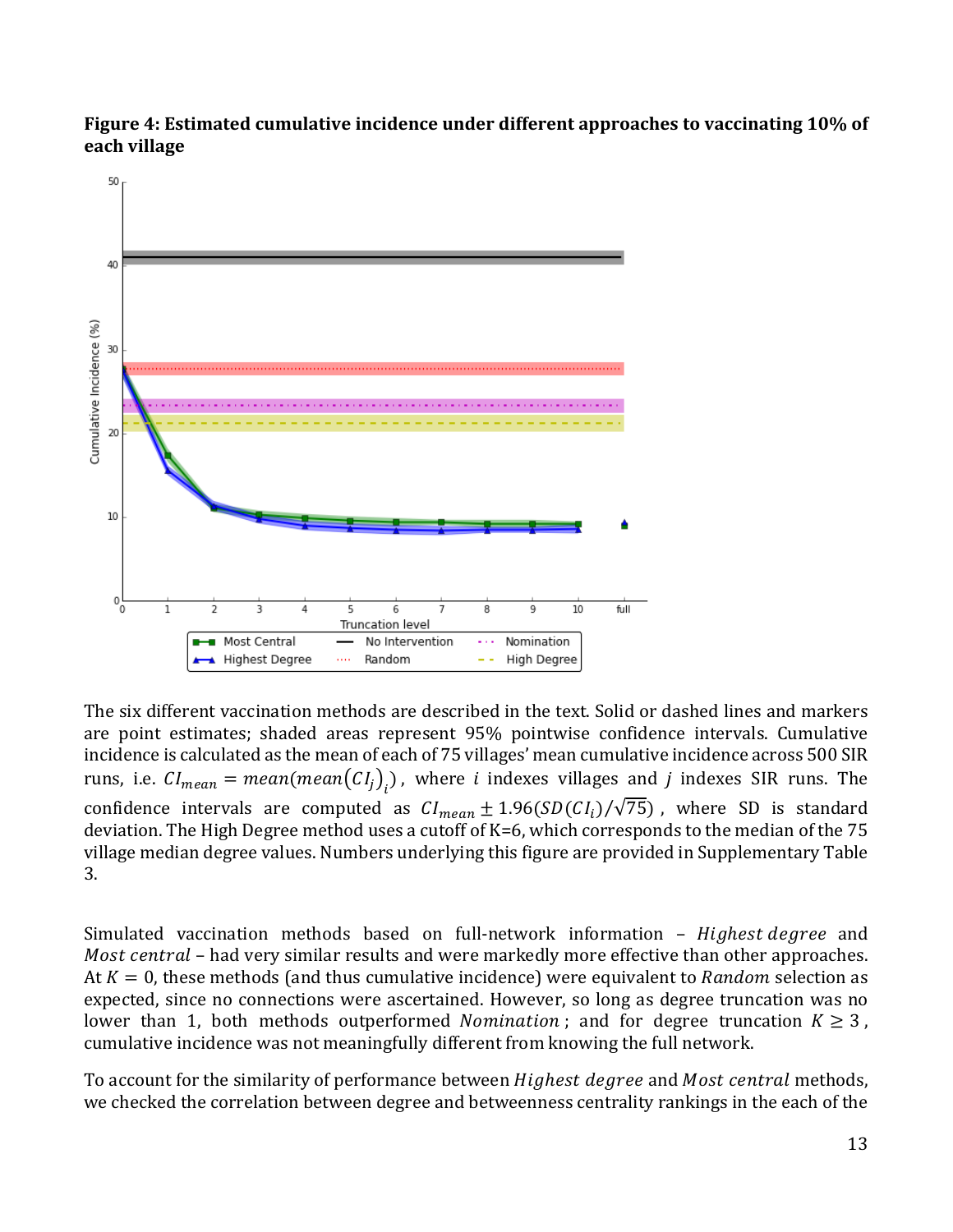75 villages. The Pearson linear correlation ranged from 0.54 to 0.61 (mean of 0.56), suggesting a high but not collinear degree of similarity. Finally, when we ran a sensitivity analysis of the individual-level analysis requiring at least five social interaction types to consider a tie to be present, we found the ordering of vaccination methods and relative differences in effect to be little changed, although overall incidence and absolute differences were lower (Supplementary Figure 4).

## **4 DISCUSSION**

Using epidemic simulations on real-world and real-world-like social networks, we showed in this study that when ability to vaccinate an entire population is limited, using social contact network information can improve results compared to a random vaccination process at both the village and individual level.

At the village level, we provided evidence that communities with high mean degree and low degree variance, conditional on village size, are likely to have epidemics that infect a greater proportion of village members. Indeed, villages at the  $5<sup>th</sup>$  percentile of mean degree distribution in our simulation data had cumulative incidence 15 percentage points lower than those at the 95<sup>th</sup> percentile; the gap between the  $5<sup>th</sup>$  and  $95<sup>th</sup>$  percentiles of the variance of the degree distribution was almost 13 percentage points. Furthermore, we showed that these measures of village degree distribution were effectively captured by having respondents report in our simulation about their first (up to) three social contacts. While not as straightforward to measure as village size (i.e. number of individuals living in a village), the first and second moments of the degree distribution could potentially be evaluated from a sample of residents – reducing the overall interview burden – and since only truncated information is required, the interview burden on each individual could also be quite low.

At the individual level, we found that any approach that utilized network characteristics of individuals to selectively vaccinate 10% of the population led to a significant, and often substantial, reduction in cumulative incidence. Something as simple as vaccinating a randomly nominated social contact of randomly selected individuals reduced incidence by 4.4 percentage points, or 11% of the incidence rate seen if the randomly selected individuals themselves, rather than the individuals whom they nominated, were vaccinated.

A similar approach of only vaccinating randomly selected individuals if they had more than some minimum number of social contacts proved even more effective than the nomination approach once that minimum number was set at or above the median number of social contacts seen in the empirical data. Both of these methods, Nomination and High Degree with a cutoff at the median degree, would involve accessing 20% of the population and asking only a couple of questions to each individual.

Methods that incorporated information about an individual's network-wide position, rather than just how many people they were directly connected to, were even more effective, reducing cumulative incidence by two-thirds, compared to random vaccination. Even more impressively, these methods were almost as effective if the village-wide position of individuals was estimated not from the fully observed network, but instead from partially observed networks with degree truncation as low as K=3. Thus, even though the whole-network methods, Highest Degree and Most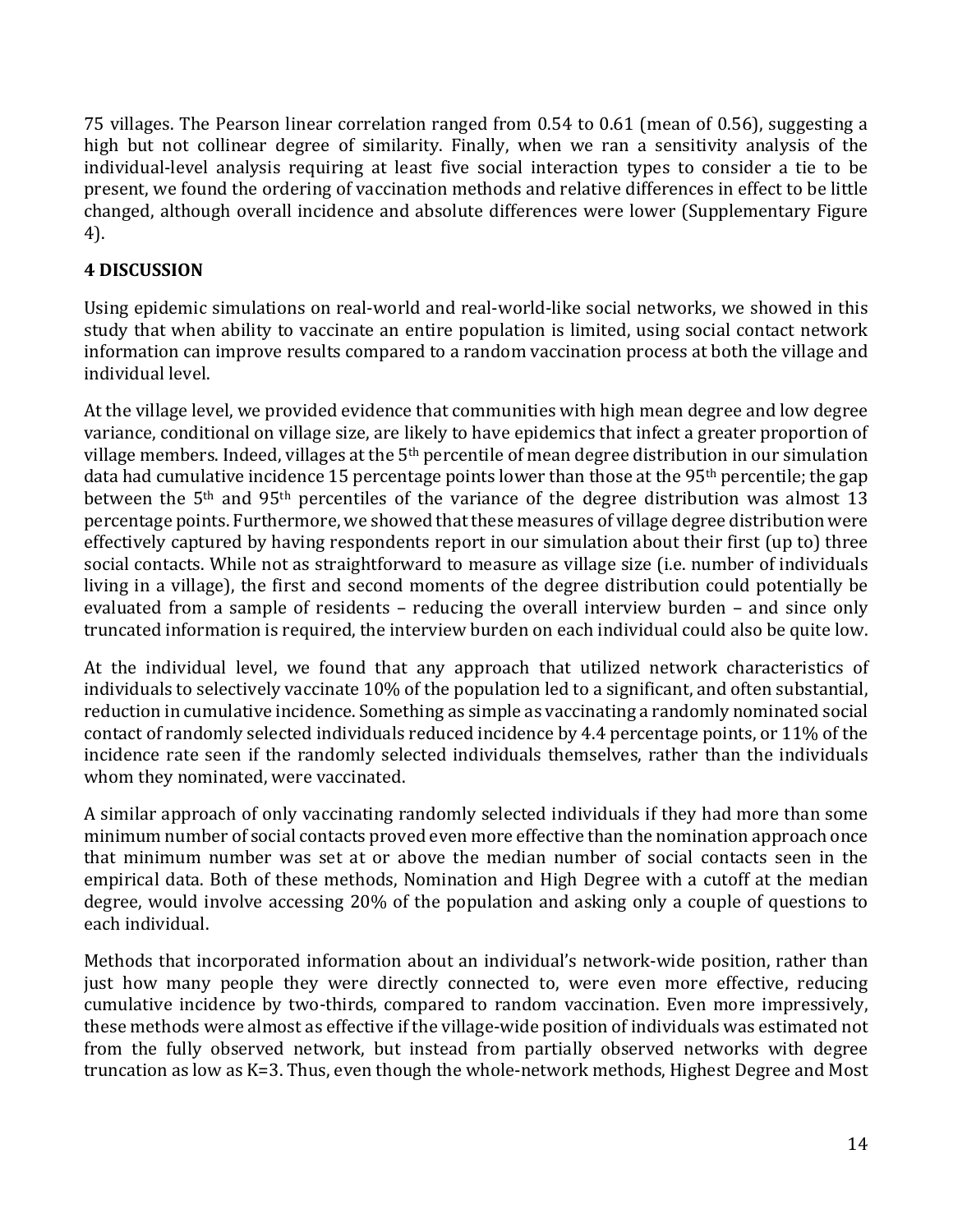Central, would require information from all village members, this burden could be reduced to a small number of questions per person.

## **4.1 Strengths and limitations**

Previous simulation and empirical studies have considered some of the methods we present above. However, we believe that this is the first study to directly compare all these approaches in a systematic way. By combining empirical data on social contacts within Indian villages with a series of simulation techniques, we have provided evidence on the relative usefulness of different network characteristics in targeting vaccination campaigns to maximize the efficiency of limited resources, as is likely to be the case in outbreaks of novel pathogens.

Our study also has some limitations however. First, our simulations are based on social contact data for specific rural villages in one state of India. While societies across the world are likely share some network characteristics (Apicella et al., 2012), this work could benefit from being tested in other populations; it is unclear to what extent our findings generalize to other settings. In particular, it is plausible that networks with different characteristics, such as assortativity, might give rise to different epidemic outcomes. Furthermore, these village networks are based on social connections with relatively low numbers of contacts per person. Such networks are directly applicable to closecontact infections including childhood infections and Ebola. Extending our findings to airborne or sexually transmitted infections would require further analysis.

Second, we used an SIR infection process, which is overly simplistic for most infections. We additionally did not incorporate social distancing or other post-outbreak interventions that might have mitigated the infectious process, leading to very high estimated cumulative incidence rates. While this may mean that absolute effects were overestimated relative to real-world situations, we made the same assumptions in all our models, including traditional vaccination approaches, and consequently the strengths and weaknesses of different network-based approaches to vaccination relative to one another are valid.

## **4.2 Conclusion**

We show that using network information to prioritize scarce vaccines at either the individual or village level substantially improved epidemic outcomes, even when networks were only partially observed, due to partial sampling of nodes, of edges, or of both. Such approaches may be feasible and effective in outbreak settings.

**Acknowledgements**: This research was supported by the National Institutes of Health (United States) grants P30-AG034420 (sub-award C14A11852), U54-GM088558, R01-AI112339 and R37-AI051164-12.

**Disclaimer**: The funders had no role in study design, data collection and analysis, decision to publish, or preparation of the manuscript.

Authors' contributions: JPO conceptualized the study. AM, YY and SC conducted the analyses and summarized the results under supervision from GH and JPO. AM, YY and GH wrote the first draft. All authors contributed to study design, data interpretation and revisions to the text.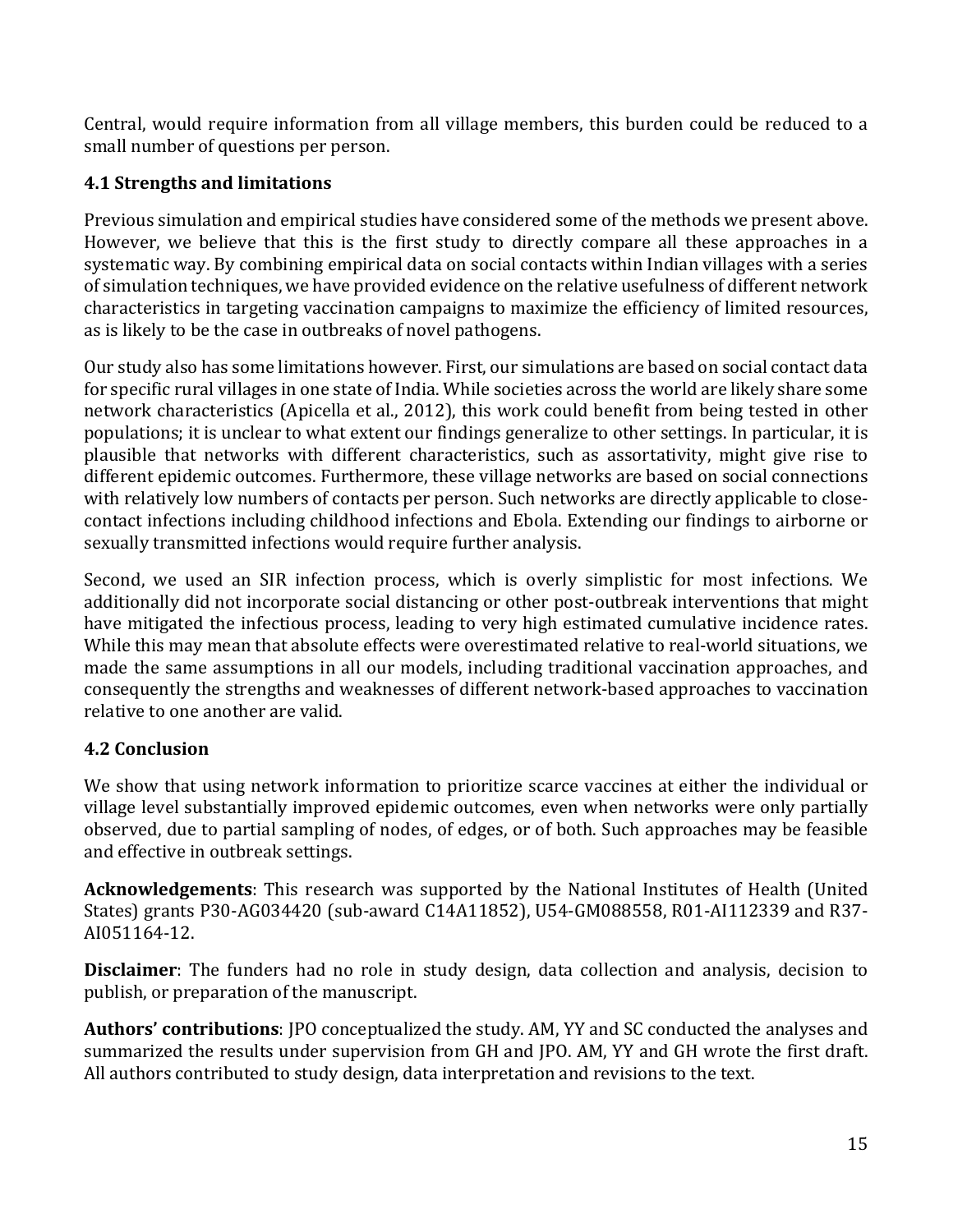#### **REFERENCES**

Ajenjo, M.C., Woeltje, K.F., Babcock, H.M., Gemeinhart, N., Jones, M., Fraser, V.J., 2010. Influenza vaccination among healthcare workers: ten-year experience of a large healthcare organization. Infect. Control Hosp. Epidemiol. 31(03): 233-240. doi: 10.1086/650449.

Apicella, C.L., Marlowe, F.W., Fowler, J.H., Christakis, N.A., 2012. Social networks and cooperation in hunter-gatherers. Nature 481(7382): 497-501. doi: 10.1038/nature10736.

Banerjee, A., Chandrasekhar, A.G., Duflo, E., Jackson, M.O., 2013a. The diffusion of microfinance. Science 341(6144): 1236498. doi: 10.1126/science.1236498.

Banerjee, A., Chandrasekhar, A.G., Duflo, E., Jackson, M.O., 2013b. The diffusion of microfinance, V9 ed. Abdul Latif Jameel Poverty Action Lab. Available at: http://hdl.handle.net/1902.1/21538

Bansal, S., Pourbohloul, B., Meyers, L.A., 2006. A comparative analysis of influenza vaccination programs. PLoS Med. 3(10): e387. doi: 10.1371/journal.pmed.0030387.

Basta, N.E., Chao, D.L., Halloran, M.E., Matrajt, L., Longini, I.M., 2009. Strategies for pandemic and seasonal influenza vaccination of schoolchildren in the United States. Am. J. Epidemiol. 170(6): 679-686. doi: 10.1093/aje/kwp237.

Brandes, U., 2001. A faster algorithm for betweenness centrality. Journal of Mathematical Sociology 25(2): 163-177. doi: 10.1080/0022250X.2001.9990249.

Chen, Y., Paul, G., Havlin, S., Liljeros, F., Stanley, H.E., 2008. Finding a better immunization strategy. Phys. Rev. Lett. 101(5): 058701. doi: 10.1103/PhysRevLett.101.058701.

Christakis, N.A., Fowler, J.H., 2010. Social network sensors for early detection of contagious outbreaks. PLoS ONE 5(9): e12948. doi: 10.1371/journal.pone.0012948.

Christley, R.M., Pinchbeck, G., Bowers, R., Clancy, D., French, N., Bennett, R., Turner, J., 2005. Infection in social networks: using network analysis to identify high-risk individuals. Am. J. Epidemiol. 162(10): 1024-1031. doi: 10.1093/aje/kwi308.

Cohen, R., Havlin, S., Ben-Avraham, D., 2003. Efficient immunization strategies for computer networks and populations. Phys. Rev. Lett. 91(24): 247901. doi: 10.1103/PhysRevLett.91.247901.

Eames, K.T., Read, J.M., Edmunds, W.J., 2009. Epidemic prediction and control in weighted networks. Epidemics  $1(1)$ : 70-76.

Ebola ça Suffit Ring Vaccination Trial Consortium, 2015. The ring vaccination trial: a novel cluster randomized controlled trial design to evaluate vaccine efficacy and effectiveness during outbreaks, with special reference to Ebola. Br. Med. J. 351: h3740. doi: 10.1136/bmj.h3740.

Feld, S.L., 1991. Why your friends have more friends than you do. Am. J. Sociol.: 1464-1477. doi: 10.1086/229693.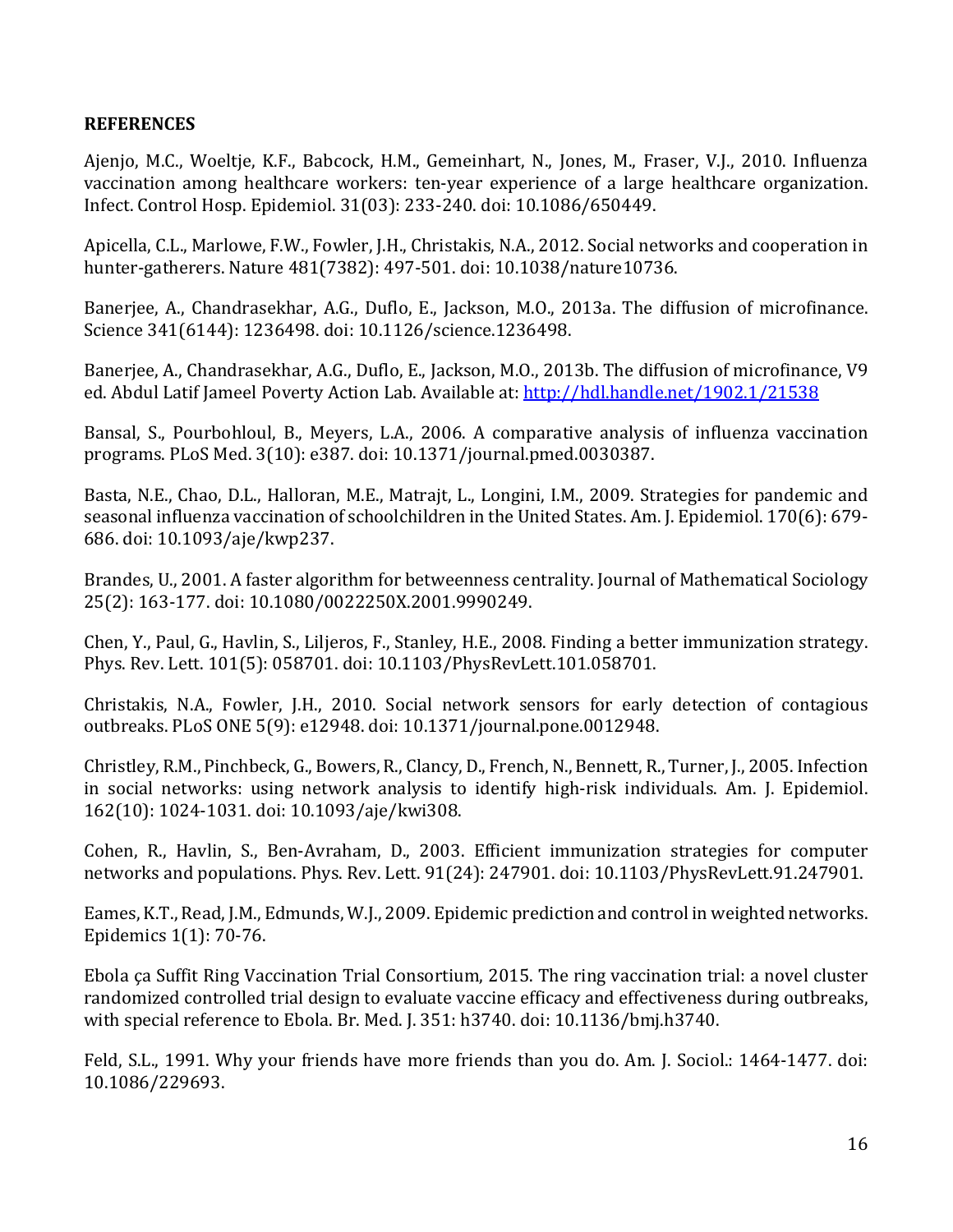Fenner, F., Henderson, D.A., Arita, I., Jezek, Z., Ladnyi, I.D., 1988. Smallpox and its eradication. World Health Organization, Geneva.

Fernández-Gracia, J., Onnela, J.-P., Barnett, M.L., Eguíluz, V.M., Christakis, N.A., 2017. Influence of a patient transfer network of US inpatient facilities on the incidence of nosocomial infections. Scientific Reports 7(1): 2930. doi: 10.1038/s41598-017-02245-7.

Gong, K., Tang, M., Hui, P.M., Zhang, H.F., Younghae, D., Lai, Y.-C., 2013. An efficient immunization strategy for community networks. PLoS ONE 8(12): e83489. doi: 10.1371/journal.pone.0083489.

Goyal, R., Blitzstein, J., de Gruttola, V., 2014. Sampling networks from their posterior predictive distribution. Netw. Sci. 2(01): 107-131. doi: 10.1017/nws.2014.2.

Harling, G., Onnela, J.-P., 2016. Impact of degree truncation on the spread of a contagious process on networks. arXiv preprint arXiv:1602.03434.

Holme, P., Kim, B.J., Yoon, C.N., Han, S.K., 2002. Attack vulnerability of complex networks. Phys Rev E 65(5): 056109. doi: 10.1103/PhysRevE.65.056109.

Hunter, D.R., Handcock, M.S., Butts, C.T., Goodreau, S.M., Morris, M., 2008. ergm: A package to fit, simulate and diagnose exponential-family models for networks. Journal of Statistical Software 24(3): nihpa54860.

Kim, D.A., Hwong, A.R., Stafford, D., Hughes, D.A., O'Malley, J.A., Fowler, J.H., Christakis, N.A., 2015. Social network targeting to maximise population behaviour change: a cluster randomised controlled trial. Lancet 386(9989): 145-153. doi: 10.1016/S0140-6736(15)60095-2.

Koskinen, J.H., Robins, G.L., Wang, P., Pattison, P.E., 2013. Bayesian analysis for partially observed network data, missing ties, attributes and actors. Soc. Networks 35(4): 514-527. doi: 10.1016/j.socnet.2013.07.003.

Kossinets, G., 2006. Effects of missing data in social networks. Soc. Networks 28(3): 247-268. doi: 10.1016/j.socnet.2005.07.002.

McCarty, C., Killworth, P.D., Rennell, J., 2007. Impact of methods for reducing respondent burden on personal network structural measures. Soc. Networks 29(2): 300-315. doi: 10.1016/j.socnet.2006.12.005.

Medlock, J., Galvani, A.P., 2009. Optimizing influenza vaccine distribution. Science 325(5948): 1705-1708. doi: 10.1126/science.1175570.

Newman, M.E.J., 2003. Mixing patterns in networks. Phys Rev E 67(2): 1-13. doi: 10.1103/PhysRevE.67.026126.

Salathé, M., Jones, J.H., 2010. Dynamics and control of diseases in networks with community structure. PLoS Comput. Biol. 6(4): e1000736. doi: 10.1371/journal.pcbi.1000736.

Shao, J., 1993. Linear model selection by cross-validation. J. Am. Stat. Assoc. 88(422): 486-494.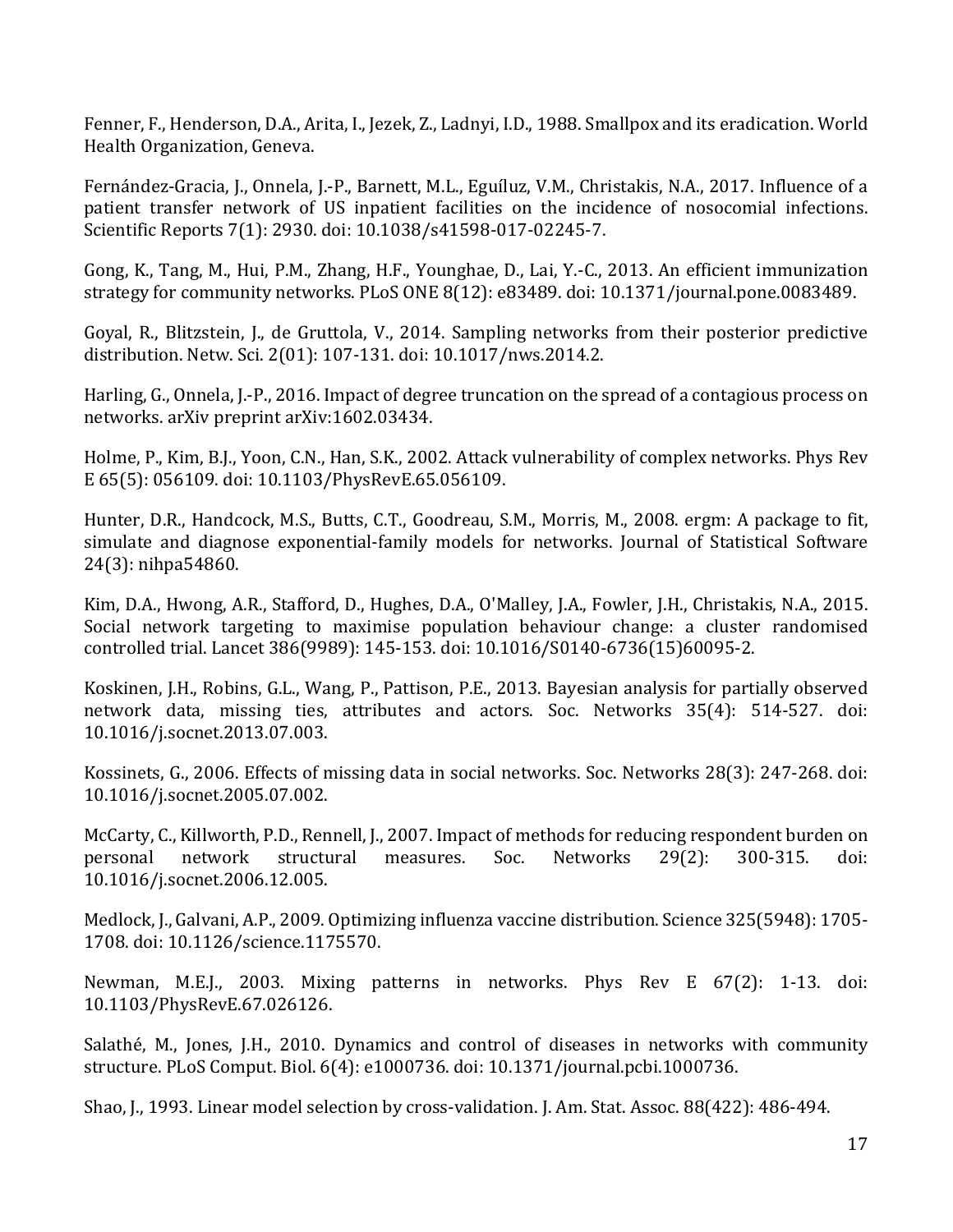Staples, P.C., Ogburn, E.L., Onnela, J.-P., 2015. Incorporating contact network structure in cluster randomized trials. Scientific Reports 3(5): 17581. doi: 10.1038/srep17581.

Thedchanamoorthy, G., Piraveenan, M., Uddin, S., Senanayake, U., 2014. Influence of vaccination strategies and topology on the herd immunity of complex networks. Social Network Analysis and Mining 4(1): 1-16. doi: 10.1007/s13278-014-0213-5.

Ventresca, M., Aleman, D., 2013. Evaluation of strategies to mitigate contagion spread using social network characteristics. Soc. Networks 35(1): 75-88. doi: 10.1016/j.socnet.2013.01.002.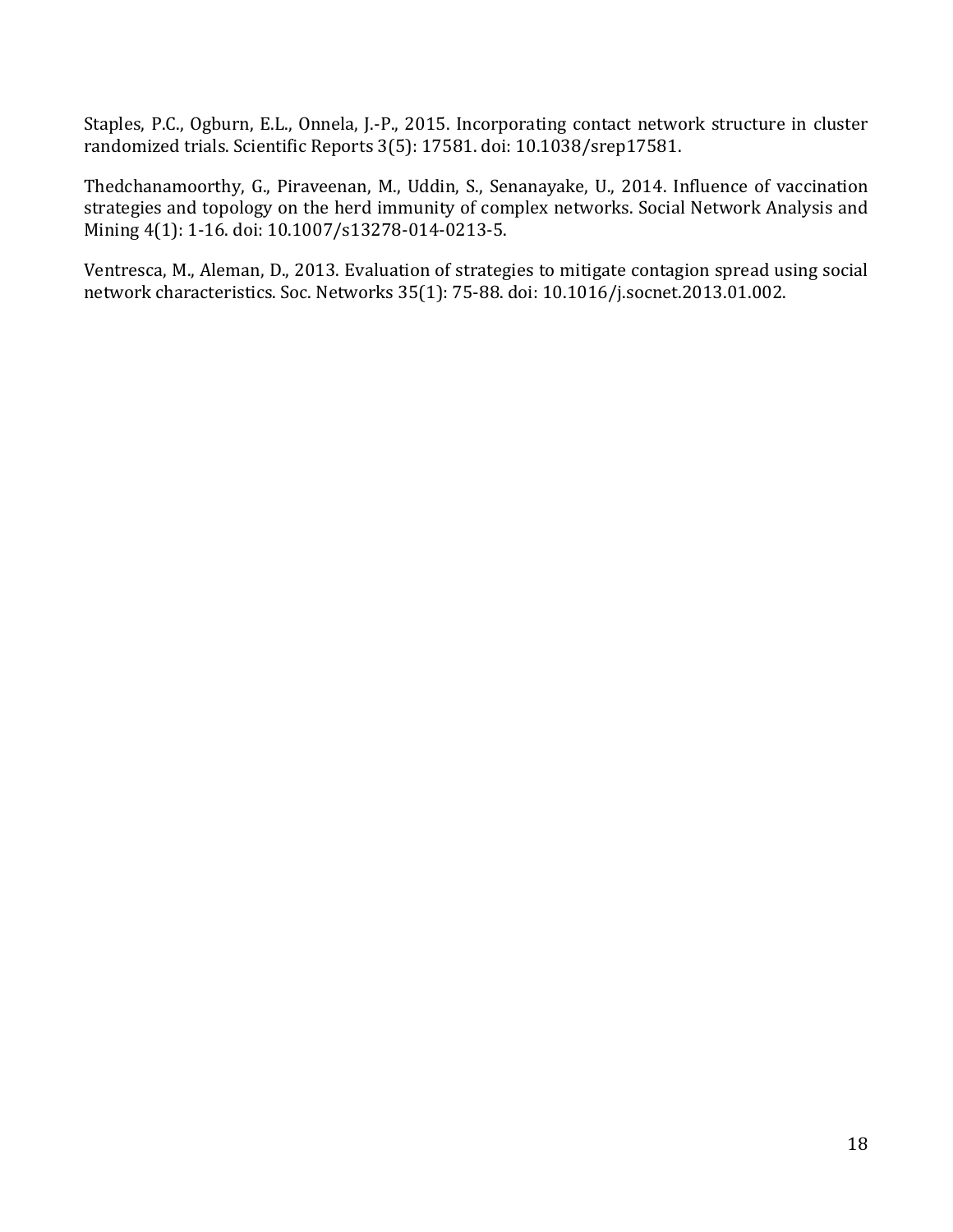### **SUPPLEMENTARY MATERIAL**

## Supplementary Figure 1: Distribution of tie multiplexity across all sampled Karnataka **villages**

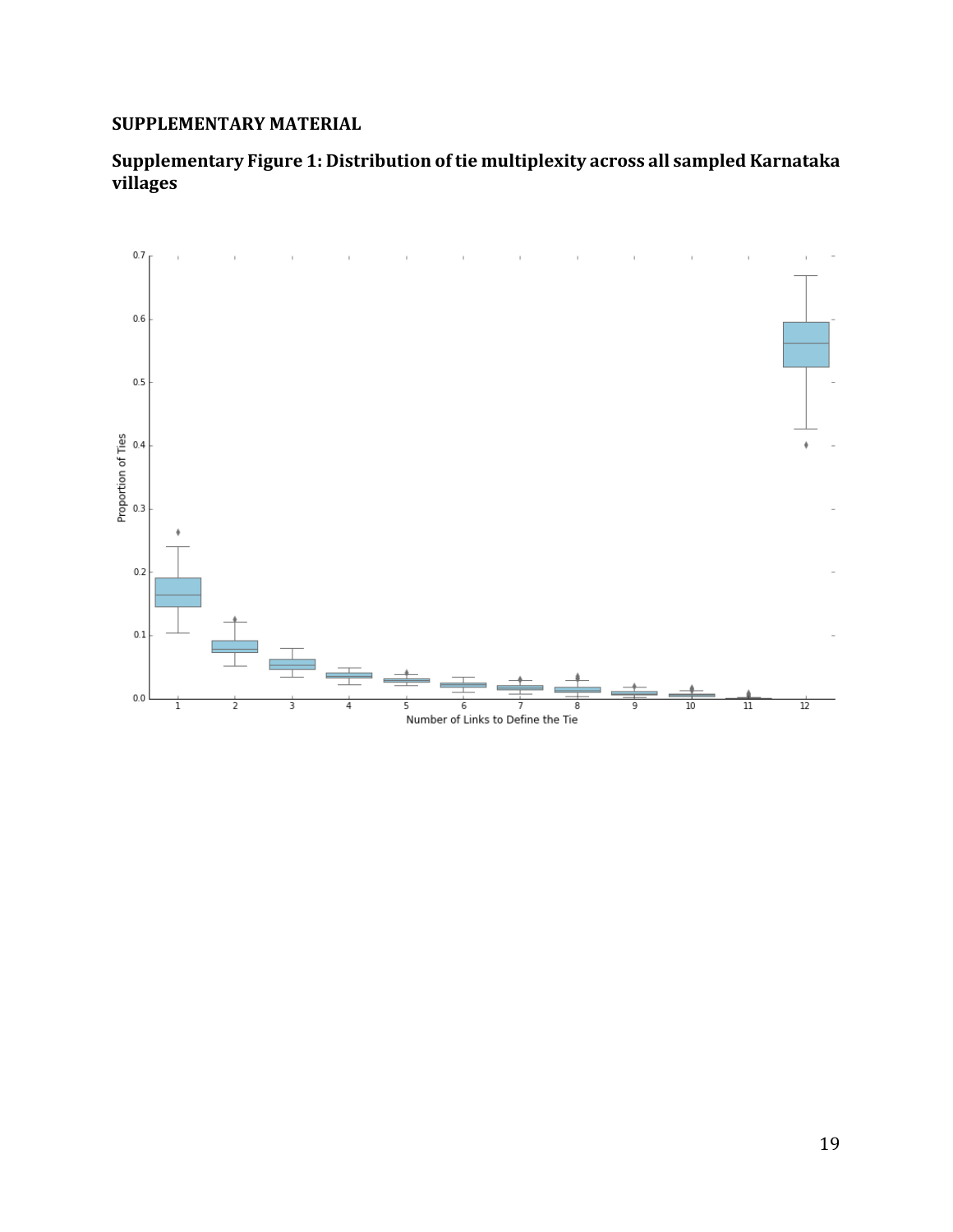Supplementary Figure 2: Comparison of the model fit for models of key network characteristics as predictors village-level cumulative incidence across levels of **network data truncation**



Numbers underlying this figure are provided in Supplementary Table 4. AIC: Akaike Information Criterion.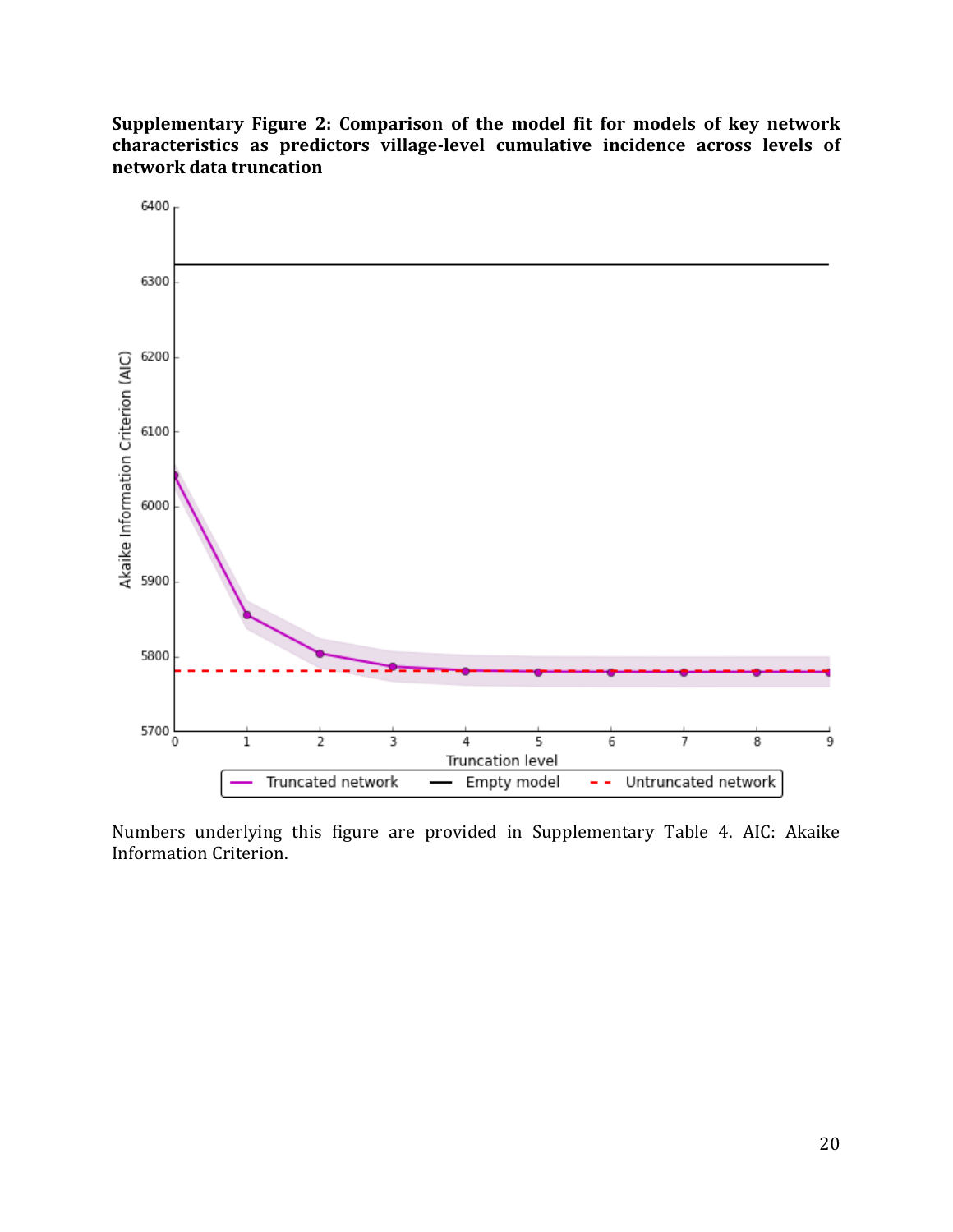**Supplementary Figure 3: Estimated cumulative incidence under different approaches** to vaccinating 10% of each village, with varying definition of a "high-degree" node



Cumulative incidence measured as percentage of the whole population. In this figure, the definition of "High Degree" varies by a cutoff value, where cutoff  $= 0$  corresponds to 'Random', cutoff = 5 corresponds to choosing the first  $10\%$  of interviewed individuals (chosen at random) with a degree of 5 or greater. Numbers underlying this figure are provided in Supplementary Table 3.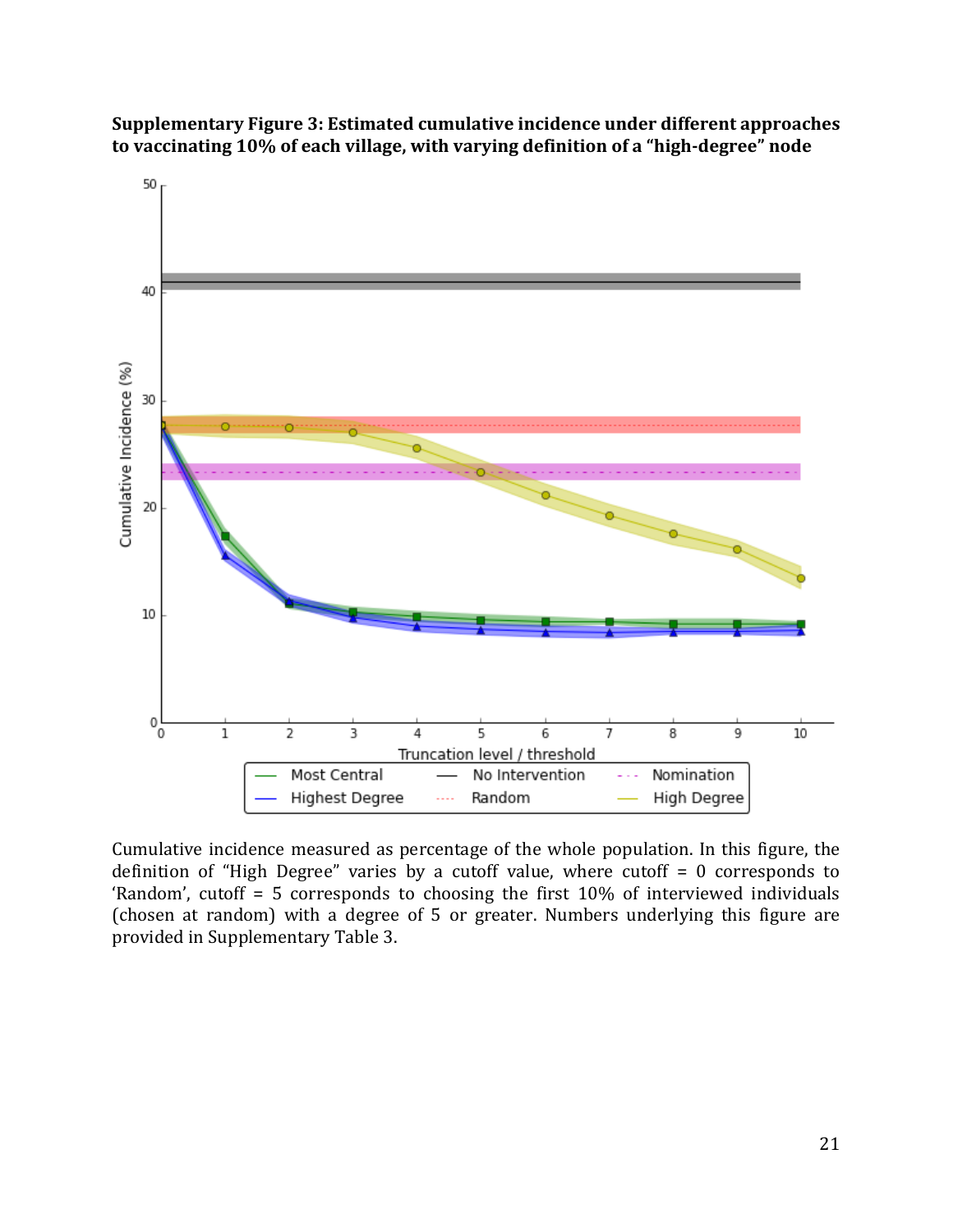Supplementary Figure 4: Estimated cumulative incidence under different approaches to vaccinating 10% of each village, requiring five types of social interaction to define **a tie as present**

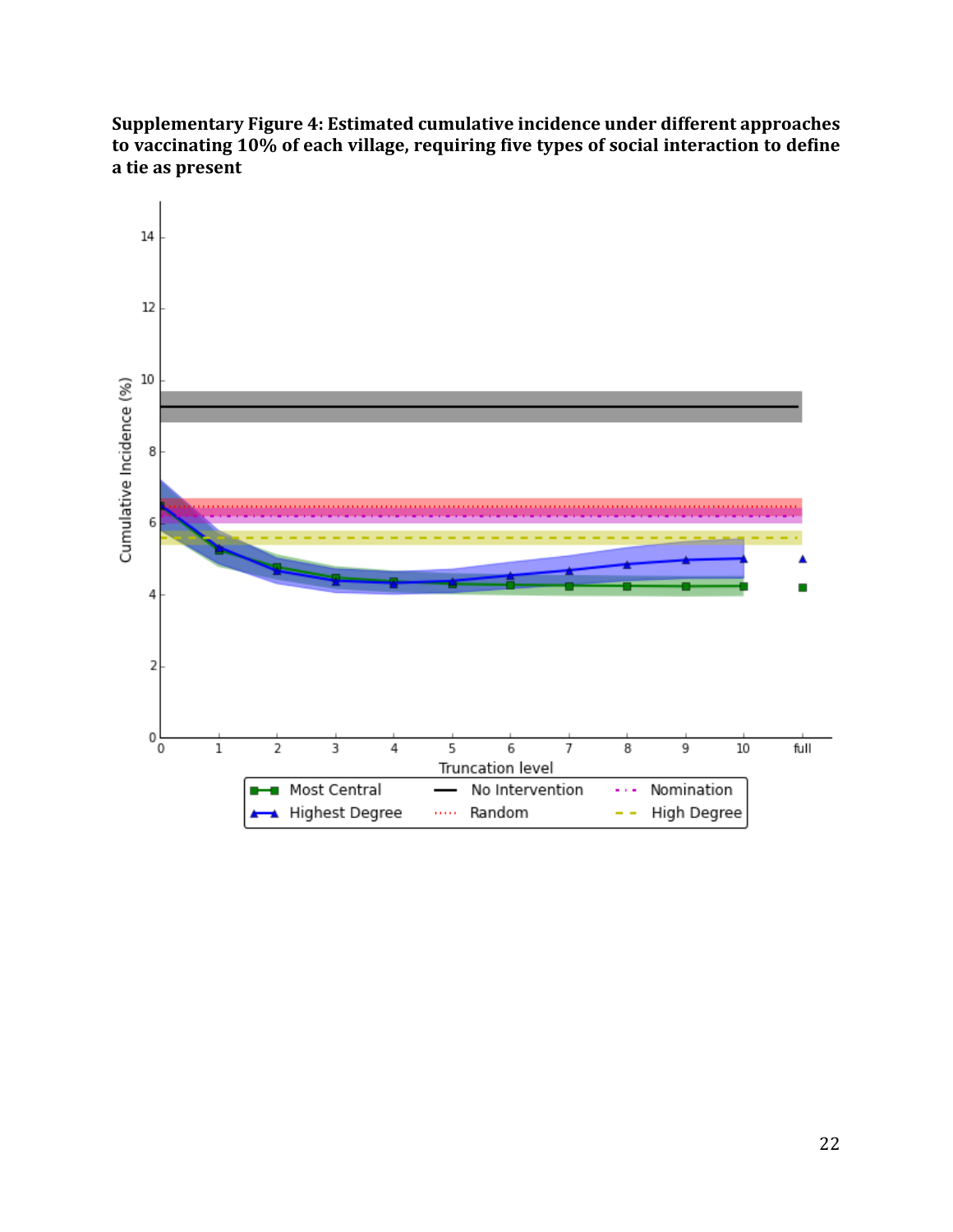#### **Supplementary Table 1: Characteristics of the 1000 simulated networks built from 10 empirical village networks**

|                                                        | <b>Median</b> | Mean  | 25%  | 75%  | Min  | Max  |
|--------------------------------------------------------|---------------|-------|------|------|------|------|
| Number of network members                              | 895.5         | 939.9 | 794  | 1025 | 650  | 1339 |
| Mean degree of network members                         | 8.3           | 8.2   | 7.2  | 9.0  | 6.9  | 9.5  |
| Standard deviation of degree                           | 4.4           | 4.5   | 4.1  | 4.9  | 3.6  | 5.8  |
| Network density $(x10^{-3})$                           | 9.6           | 9.1   | 7.2  | 10.1 | 6.6  | 12.5 |
| Degree-assortativity                                   | 0.11          | 0.11  | 0.08 | 0.13 | 0.02 | 0.21 |
| Mean betweenness centrality $(x10^{-3})$               | 2.7           | 2.7   | 2.6  | 3.0  | 1.8  | 3.7  |
| Percentage of nodes in the largest connected component | 100           | 99.9  | 99.8 | 100  | 98.4 | 100  |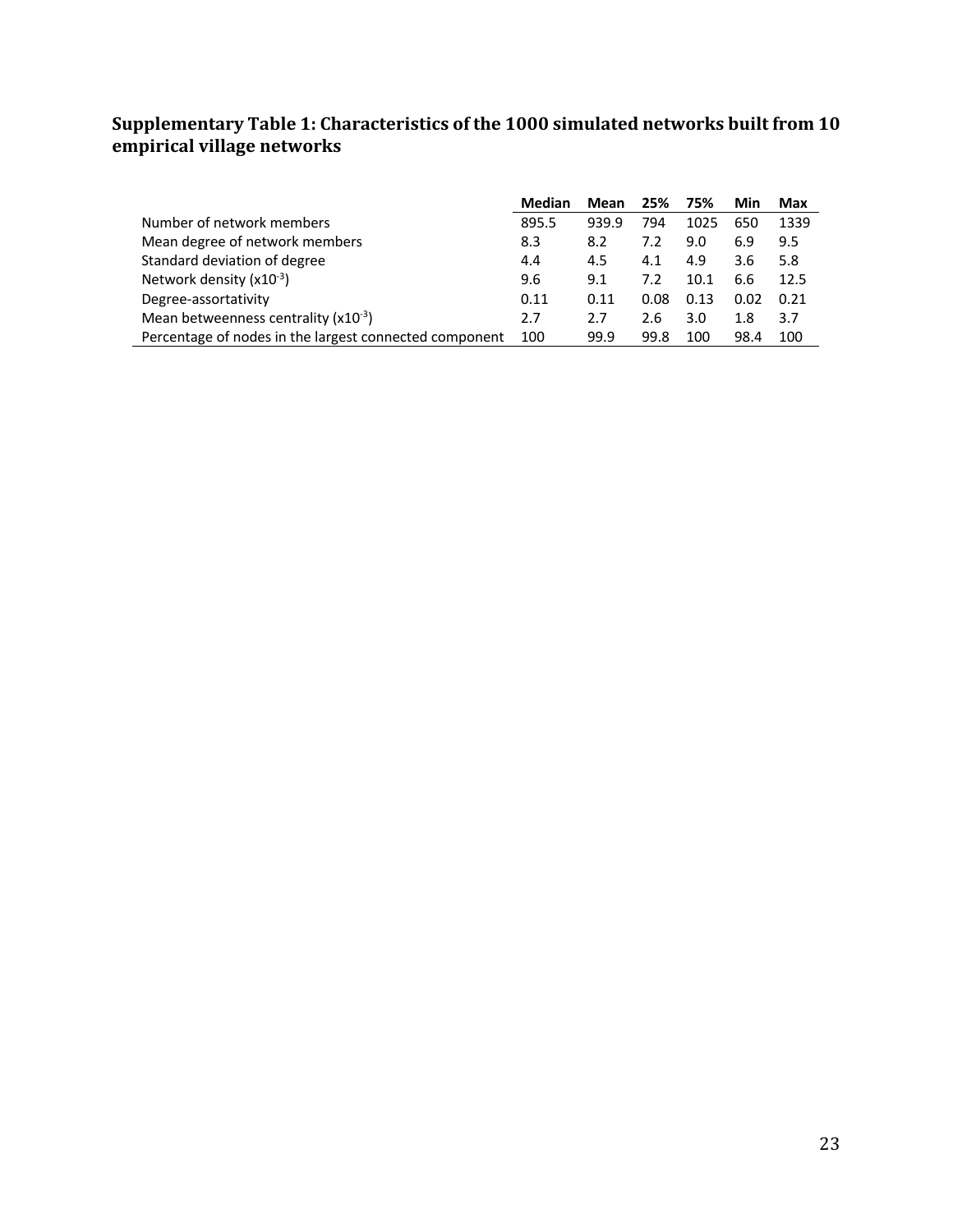| #<br><b>Size</b><br>degree<br>degrees<br>Proportion<br><b>Density</b><br>assortativity<br>centrality<br><b>RMSE</b><br><b>AIC</b><br>change<br>$\pmb{\times}$<br>$\mathsf{X}$<br>$\pmb{\mathsf{X}}$<br>$\mathsf{X}$<br>$\mathsf X$<br>$\mathsf{X}$<br>$\mathsf{X}$<br>$\mathbf 1$<br>4.39<br>5782.7<br>$\overline{2}$<br>5.72<br>6323.4<br>540.7<br>$\mathsf{3}$<br>X<br>5.72<br>540.6<br>6323.2<br>$\pmb{4}$<br>$\pmb{\times}$<br>5.61<br>6284.9<br>502.2<br>5<br>$\pmb{\mathsf{X}}$<br>5.12<br>6099.0<br>316.3<br>$\boldsymbol{6}$<br>$\pmb{\mathsf{X}}$<br>5.64<br>6291.8<br>509.1<br>$\pmb{\mathsf{X}}$<br>$\overline{7}$<br>5.72<br>6320.9<br>538.3<br>$\pmb{\mathsf{X}}$<br>8<br>5.38<br>6198.4<br>415.7<br>$\pmb{\mathsf{X}}$<br>9<br>5.55<br>6263.0<br>480.3<br>$\pmb{\mathsf{X}}$<br>$\pmb{\mathsf{X}}$<br>5.15<br>6110.5<br>327.8<br>10<br>$\pmb{\mathsf{X}}$<br>$\pmb{\mathsf{X}}$<br>5.11<br>6094.9<br>312.2<br>11<br>$\pmb{\mathsf{X}}$<br>$\pmb{\mathsf{X}}$<br>5.64<br>12<br>6293.1<br>510.4<br>$\pmb{\mathsf{X}}$<br>$\pmb{\mathsf{X}}$<br>13<br>5.71<br>6319.8<br>537.2<br>$\pmb{\mathsf{X}}$<br>$\pmb{\mathsf{X}}$<br>14<br>5.37<br>6195.6<br>412.9<br>$\pmb{\mathsf{X}}$<br>$\pmb{\mathsf{X}}$<br>5.23<br>15<br>6141.4<br>358.8<br>$\pmb{\mathsf{X}}$<br>16<br>$\pmb{\mathsf{X}}$<br>5.11<br>6096.4<br>313.7<br>$\pmb{\mathsf{X}}$<br>$\pmb{\mathsf{X}}$<br>5.38<br>6197.9<br>17<br>415.3<br>$\pmb{\mathsf{X}}$<br>$\pmb{\mathsf{X}}$<br>$18\,$<br>5.62<br>6285.4<br>502.8<br>$\pmb{\mathsf{X}}$<br>$\pmb{\mathsf{X}}$<br>19<br>5.32<br>6177.3<br>394.6<br>$\pmb{\mathsf{X}}$<br>$\pmb{\mathsf{X}}$<br>20<br>5.52<br>6250.7<br>468.1 |  |
|---------------------------------------------------------------------------------------------------------------------------------------------------------------------------------------------------------------------------------------------------------------------------------------------------------------------------------------------------------------------------------------------------------------------------------------------------------------------------------------------------------------------------------------------------------------------------------------------------------------------------------------------------------------------------------------------------------------------------------------------------------------------------------------------------------------------------------------------------------------------------------------------------------------------------------------------------------------------------------------------------------------------------------------------------------------------------------------------------------------------------------------------------------------------------------------------------------------------------------------------------------------------------------------------------------------------------------------------------------------------------------------------------------------------------------------------------------------------------------------------------------------------------------------------------------------------------------------------------------------------------------------------------------|--|
|                                                                                                                                                                                                                                                                                                                                                                                                                                                                                                                                                                                                                                                                                                                                                                                                                                                                                                                                                                                                                                                                                                                                                                                                                                                                                                                                                                                                                                                                                                                                                                                                                                                         |  |
|                                                                                                                                                                                                                                                                                                                                                                                                                                                                                                                                                                                                                                                                                                                                                                                                                                                                                                                                                                                                                                                                                                                                                                                                                                                                                                                                                                                                                                                                                                                                                                                                                                                         |  |
|                                                                                                                                                                                                                                                                                                                                                                                                                                                                                                                                                                                                                                                                                                                                                                                                                                                                                                                                                                                                                                                                                                                                                                                                                                                                                                                                                                                                                                                                                                                                                                                                                                                         |  |
|                                                                                                                                                                                                                                                                                                                                                                                                                                                                                                                                                                                                                                                                                                                                                                                                                                                                                                                                                                                                                                                                                                                                                                                                                                                                                                                                                                                                                                                                                                                                                                                                                                                         |  |
|                                                                                                                                                                                                                                                                                                                                                                                                                                                                                                                                                                                                                                                                                                                                                                                                                                                                                                                                                                                                                                                                                                                                                                                                                                                                                                                                                                                                                                                                                                                                                                                                                                                         |  |
|                                                                                                                                                                                                                                                                                                                                                                                                                                                                                                                                                                                                                                                                                                                                                                                                                                                                                                                                                                                                                                                                                                                                                                                                                                                                                                                                                                                                                                                                                                                                                                                                                                                         |  |
|                                                                                                                                                                                                                                                                                                                                                                                                                                                                                                                                                                                                                                                                                                                                                                                                                                                                                                                                                                                                                                                                                                                                                                                                                                                                                                                                                                                                                                                                                                                                                                                                                                                         |  |
|                                                                                                                                                                                                                                                                                                                                                                                                                                                                                                                                                                                                                                                                                                                                                                                                                                                                                                                                                                                                                                                                                                                                                                                                                                                                                                                                                                                                                                                                                                                                                                                                                                                         |  |
|                                                                                                                                                                                                                                                                                                                                                                                                                                                                                                                                                                                                                                                                                                                                                                                                                                                                                                                                                                                                                                                                                                                                                                                                                                                                                                                                                                                                                                                                                                                                                                                                                                                         |  |
|                                                                                                                                                                                                                                                                                                                                                                                                                                                                                                                                                                                                                                                                                                                                                                                                                                                                                                                                                                                                                                                                                                                                                                                                                                                                                                                                                                                                                                                                                                                                                                                                                                                         |  |
|                                                                                                                                                                                                                                                                                                                                                                                                                                                                                                                                                                                                                                                                                                                                                                                                                                                                                                                                                                                                                                                                                                                                                                                                                                                                                                                                                                                                                                                                                                                                                                                                                                                         |  |
|                                                                                                                                                                                                                                                                                                                                                                                                                                                                                                                                                                                                                                                                                                                                                                                                                                                                                                                                                                                                                                                                                                                                                                                                                                                                                                                                                                                                                                                                                                                                                                                                                                                         |  |
|                                                                                                                                                                                                                                                                                                                                                                                                                                                                                                                                                                                                                                                                                                                                                                                                                                                                                                                                                                                                                                                                                                                                                                                                                                                                                                                                                                                                                                                                                                                                                                                                                                                         |  |
|                                                                                                                                                                                                                                                                                                                                                                                                                                                                                                                                                                                                                                                                                                                                                                                                                                                                                                                                                                                                                                                                                                                                                                                                                                                                                                                                                                                                                                                                                                                                                                                                                                                         |  |
|                                                                                                                                                                                                                                                                                                                                                                                                                                                                                                                                                                                                                                                                                                                                                                                                                                                                                                                                                                                                                                                                                                                                                                                                                                                                                                                                                                                                                                                                                                                                                                                                                                                         |  |
|                                                                                                                                                                                                                                                                                                                                                                                                                                                                                                                                                                                                                                                                                                                                                                                                                                                                                                                                                                                                                                                                                                                                                                                                                                                                                                                                                                                                                                                                                                                                                                                                                                                         |  |
|                                                                                                                                                                                                                                                                                                                                                                                                                                                                                                                                                                                                                                                                                                                                                                                                                                                                                                                                                                                                                                                                                                                                                                                                                                                                                                                                                                                                                                                                                                                                                                                                                                                         |  |
|                                                                                                                                                                                                                                                                                                                                                                                                                                                                                                                                                                                                                                                                                                                                                                                                                                                                                                                                                                                                                                                                                                                                                                                                                                                                                                                                                                                                                                                                                                                                                                                                                                                         |  |
|                                                                                                                                                                                                                                                                                                                                                                                                                                                                                                                                                                                                                                                                                                                                                                                                                                                                                                                                                                                                                                                                                                                                                                                                                                                                                                                                                                                                                                                                                                                                                                                                                                                         |  |
|                                                                                                                                                                                                                                                                                                                                                                                                                                                                                                                                                                                                                                                                                                                                                                                                                                                                                                                                                                                                                                                                                                                                                                                                                                                                                                                                                                                                                                                                                                                                                                                                                                                         |  |
|                                                                                                                                                                                                                                                                                                                                                                                                                                                                                                                                                                                                                                                                                                                                                                                                                                                                                                                                                                                                                                                                                                                                                                                                                                                                                                                                                                                                                                                                                                                                                                                                                                                         |  |
| $\pmb{\mathsf{X}}$<br>4.38<br>21<br>$\pmb{\mathsf{X}}$<br>5781.4<br>$-1.2$                                                                                                                                                                                                                                                                                                                                                                                                                                                                                                                                                                                                                                                                                                                                                                                                                                                                                                                                                                                                                                                                                                                                                                                                                                                                                                                                                                                                                                                                                                                                                                              |  |
| $\pmb{\mathsf{X}}$<br>$\pmb{\mathsf{X}}$<br>22<br>5.11<br>6096.1<br>313.4                                                                                                                                                                                                                                                                                                                                                                                                                                                                                                                                                                                                                                                                                                                                                                                                                                                                                                                                                                                                                                                                                                                                                                                                                                                                                                                                                                                                                                                                                                                                                                               |  |
| $\pmb{\mathsf{X}}$<br>$\mathsf X$<br>23<br>4.88<br>6001.4<br>218.8                                                                                                                                                                                                                                                                                                                                                                                                                                                                                                                                                                                                                                                                                                                                                                                                                                                                                                                                                                                                                                                                                                                                                                                                                                                                                                                                                                                                                                                                                                                                                                                      |  |
| $\pmb{\mathsf{X}}$<br>$\pmb{\mathsf{X}}$<br>24<br>5.09<br>6087.9<br>305.2                                                                                                                                                                                                                                                                                                                                                                                                                                                                                                                                                                                                                                                                                                                                                                                                                                                                                                                                                                                                                                                                                                                                                                                                                                                                                                                                                                                                                                                                                                                                                                               |  |
| $\pmb{\mathsf{X}}$<br>25<br>$\pmb{\mathsf{X}}$<br>5.63<br>6291.3<br>508.6                                                                                                                                                                                                                                                                                                                                                                                                                                                                                                                                                                                                                                                                                                                                                                                                                                                                                                                                                                                                                                                                                                                                                                                                                                                                                                                                                                                                                                                                                                                                                                               |  |
| $\pmb{\mathsf{X}}$<br>26<br>$\mathsf X$<br>5.38<br>6196.6<br>413.9                                                                                                                                                                                                                                                                                                                                                                                                                                                                                                                                                                                                                                                                                                                                                                                                                                                                                                                                                                                                                                                                                                                                                                                                                                                                                                                                                                                                                                                                                                                                                                                      |  |
| $\pmb{\mathsf{X}}$<br>$\pmb{\mathsf{X}}$<br>27<br>5.18<br>6121.2<br>338.5                                                                                                                                                                                                                                                                                                                                                                                                                                                                                                                                                                                                                                                                                                                                                                                                                                                                                                                                                                                                                                                                                                                                                                                                                                                                                                                                                                                                                                                                                                                                                                               |  |
| 28<br>$\pmb{\mathsf{X}}$<br>$\pmb{\mathsf{X}}$<br>5.38<br>416.9<br>6199.5                                                                                                                                                                                                                                                                                                                                                                                                                                                                                                                                                                                                                                                                                                                                                                                                                                                                                                                                                                                                                                                                                                                                                                                                                                                                                                                                                                                                                                                                                                                                                                               |  |
| $\mathsf X$<br>$\pmb{\mathsf{X}}$<br>29<br>5.55<br>6263.0<br>480.3                                                                                                                                                                                                                                                                                                                                                                                                                                                                                                                                                                                                                                                                                                                                                                                                                                                                                                                                                                                                                                                                                                                                                                                                                                                                                                                                                                                                                                                                                                                                                                                      |  |
| $\pmb{\mathsf{X}}$<br>$\pmb{\mathsf{X}}$<br>$30\,$<br>5.24<br>6145.9<br>363.2                                                                                                                                                                                                                                                                                                                                                                                                                                                                                                                                                                                                                                                                                                                                                                                                                                                                                                                                                                                                                                                                                                                                                                                                                                                                                                                                                                                                                                                                                                                                                                           |  |
| $\pmb{\mathsf{X}}$<br>5.11<br>31<br>X<br>Χ<br>6094.6<br>311.9                                                                                                                                                                                                                                                                                                                                                                                                                                                                                                                                                                                                                                                                                                                                                                                                                                                                                                                                                                                                                                                                                                                                                                                                                                                                                                                                                                                                                                                                                                                                                                                           |  |
| $\pmb{\mathsf{X}}$<br>$\pmb{\mathsf{X}}$<br>$\pmb{\mathsf{X}}$<br>4.55<br>32<br>5856.4<br>73.8                                                                                                                                                                                                                                                                                                                                                                                                                                                                                                                                                                                                                                                                                                                                                                                                                                                                                                                                                                                                                                                                                                                                                                                                                                                                                                                                                                                                                                                                                                                                                          |  |
| $\pmb{\mathsf{X}}$<br>33<br>$\pmb{\mathsf{X}}$<br>Χ<br>5.15<br>6110.1<br>327.5                                                                                                                                                                                                                                                                                                                                                                                                                                                                                                                                                                                                                                                                                                                                                                                                                                                                                                                                                                                                                                                                                                                                                                                                                                                                                                                                                                                                                                                                                                                                                                          |  |
| $\pmb{\mathsf{X}}$<br>$\pmb{\mathsf{X}}$<br>34<br>$\pmb{\mathsf{X}}$<br>6029.7<br>4.95<br>247.1                                                                                                                                                                                                                                                                                                                                                                                                                                                                                                                                                                                                                                                                                                                                                                                                                                                                                                                                                                                                                                                                                                                                                                                                                                                                                                                                                                                                                                                                                                                                                         |  |
| 35<br>X<br>$\pmb{\mathsf{X}}$<br>5.15<br>328.2<br>Χ<br>6110.8                                                                                                                                                                                                                                                                                                                                                                                                                                                                                                                                                                                                                                                                                                                                                                                                                                                                                                                                                                                                                                                                                                                                                                                                                                                                                                                                                                                                                                                                                                                                                                                           |  |
| $\pmb{\mathsf{X}}$<br>36<br>Χ<br>4.38<br>5781.0<br>$-1.7$<br>X                                                                                                                                                                                                                                                                                                                                                                                                                                                                                                                                                                                                                                                                                                                                                                                                                                                                                                                                                                                                                                                                                                                                                                                                                                                                                                                                                                                                                                                                                                                                                                                          |  |
| $\pmb{\mathsf{X}}$<br>$\pmb{\mathsf{X}}$<br>5.10<br>37<br>X<br>6090.2<br>307.6                                                                                                                                                                                                                                                                                                                                                                                                                                                                                                                                                                                                                                                                                                                                                                                                                                                                                                                                                                                                                                                                                                                                                                                                                                                                                                                                                                                                                                                                                                                                                                          |  |
| $\pmb{\mathsf{X}}$<br>$\pmb{\mathsf{X}}$<br>$\mathsf X$<br>38<br>4.86<br>5993.9<br>211.2                                                                                                                                                                                                                                                                                                                                                                                                                                                                                                                                                                                                                                                                                                                                                                                                                                                                                                                                                                                                                                                                                                                                                                                                                                                                                                                                                                                                                                                                                                                                                                |  |
| $\pmb{\mathsf{X}}$<br>$\pmb{\mathsf{X}}$<br>$\mathsf X$<br>39<br>4.97<br>253.3<br>6035.9                                                                                                                                                                                                                                                                                                                                                                                                                                                                                                                                                                                                                                                                                                                                                                                                                                                                                                                                                                                                                                                                                                                                                                                                                                                                                                                                                                                                                                                                                                                                                                |  |
| $\pmb{\mathsf{X}}$<br>$\mathsf X$<br>40<br>$\pmb{\mathsf{X}}$<br>5.64<br>509.8<br>6292.4                                                                                                                                                                                                                                                                                                                                                                                                                                                                                                                                                                                                                                                                                                                                                                                                                                                                                                                                                                                                                                                                                                                                                                                                                                                                                                                                                                                                                                                                                                                                                                |  |
| $\pmb{\mathsf{X}}$<br>$\pmb{\mathsf{X}}$<br>$\pmb{\mathsf{X}}$<br>5.37<br>412.5<br>41<br>6195.1                                                                                                                                                                                                                                                                                                                                                                                                                                                                                                                                                                                                                                                                                                                                                                                                                                                                                                                                                                                                                                                                                                                                                                                                                                                                                                                                                                                                                                                                                                                                                         |  |
| $\pmb{\mathsf{X}}$<br>$\pmb{\mathsf{X}}$<br>$\pmb{\mathsf{X}}$<br>4.46<br>5814.9<br>32.2<br>42                                                                                                                                                                                                                                                                                                                                                                                                                                                                                                                                                                                                                                                                                                                                                                                                                                                                                                                                                                                                                                                                                                                                                                                                                                                                                                                                                                                                                                                                                                                                                          |  |
| $\pmb{\mathsf{X}}$<br>$\pmb{\mathsf{X}}$<br>$\pmb{\mathsf{X}}$<br>5.38<br>413.7<br>43<br>6196.4                                                                                                                                                                                                                                                                                                                                                                                                                                                                                                                                                                                                                                                                                                                                                                                                                                                                                                                                                                                                                                                                                                                                                                                                                                                                                                                                                                                                                                                                                                                                                         |  |
| $\mathsf X$<br>$\pmb{\mathsf{X}}$<br>$\pmb{\mathsf{X}}$<br>44<br>5.22<br>6136.0<br>353.3                                                                                                                                                                                                                                                                                                                                                                                                                                                                                                                                                                                                                                                                                                                                                                                                                                                                                                                                                                                                                                                                                                                                                                                                                                                                                                                                                                                                                                                                                                                                                                |  |
| $\pmb{\mathsf{X}}$<br>$\mathsf X$<br>$\pmb{\mathsf{X}}$<br>45<br>4.90<br>6010.3<br>227.7                                                                                                                                                                                                                                                                                                                                                                                                                                                                                                                                                                                                                                                                                                                                                                                                                                                                                                                                                                                                                                                                                                                                                                                                                                                                                                                                                                                                                                                                                                                                                                |  |

#### Supplementary Table 2: Summary of linear models predicting village-level cumulative **incidence with full-network village-level characteristics**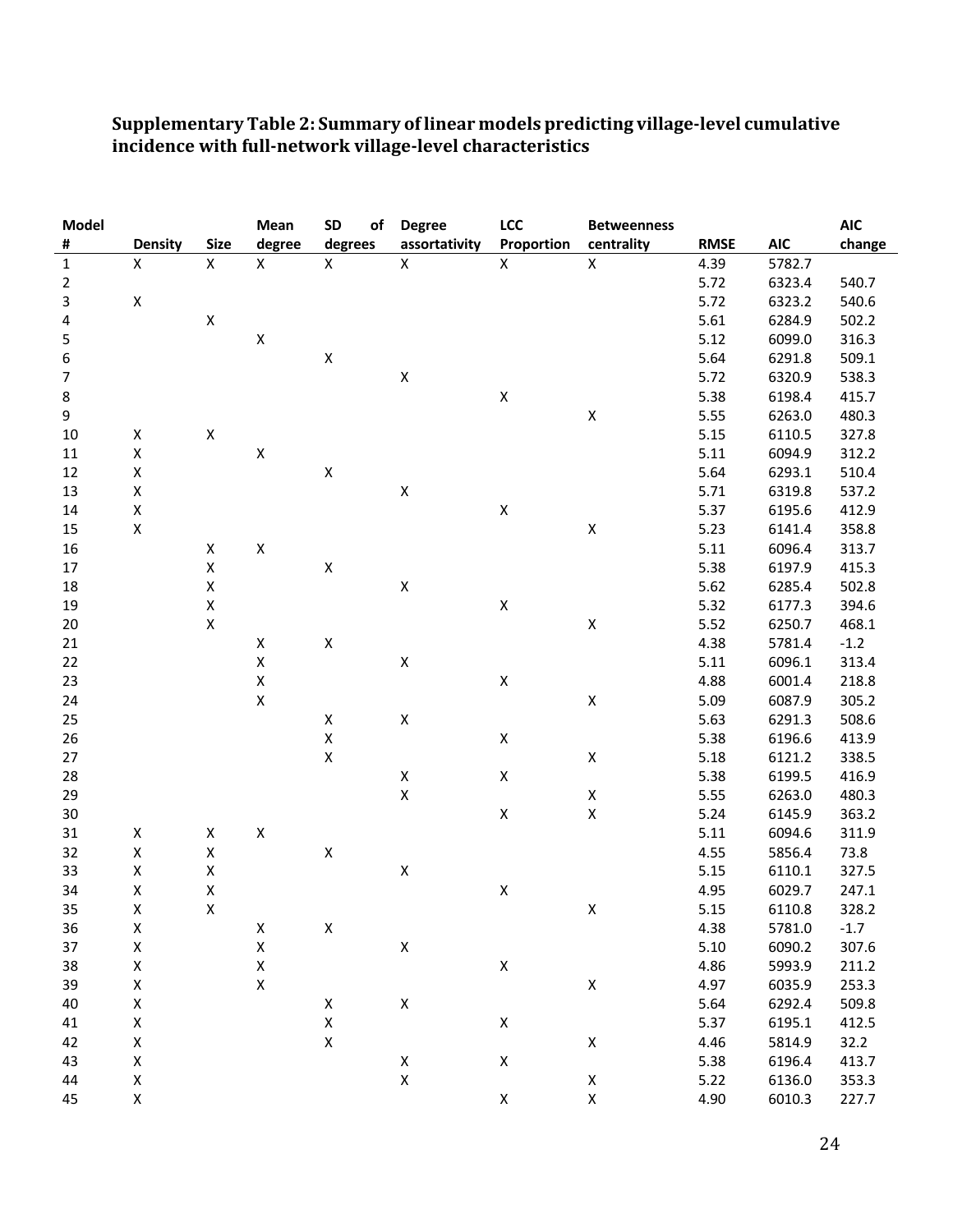| Model |                |             | Mean               | SD      | οf | <b>Degree</b>      | <b>LCC</b>         | <b>Betweenness</b> |             |            | <b>AIC</b> |
|-------|----------------|-------------|--------------------|---------|----|--------------------|--------------------|--------------------|-------------|------------|------------|
| #     | <b>Density</b> | <b>Size</b> | degree             | degrees |    | assortativity      | Proportion         | centrality         | <b>RMSE</b> | <b>AIC</b> | change     |
| 46    |                | X           | X                  | X       |    |                    |                    |                    | 4.38        | 5780.8     | $-1.8$     |
| 47    |                | X           | x                  |         |    | х                  |                    |                    | 5.10        | 6091.4     | 308.8      |
| 48    |                | X           | Χ                  |         |    |                    | X                  |                    | 4.86        | 5992.8     | 210.2      |
| 49    |                | x           | Χ                  |         |    |                    |                    | Χ                  | 5.05        | 6069.7     | 287.0      |
| 50    |                | X           |                    | Χ       |    | $\pmb{\mathsf{X}}$ |                    |                    | 5.38        | 6198.3     | 415.6      |
| 51    |                | Χ           |                    | Χ       |    |                    | х                  |                    | 5.26        | 6153.4     | 370.7      |
| 52    |                | x           |                    | Χ       |    |                    |                    | Χ                  | 5.01        | 6056.5     | 273.8      |
| 53    |                | x           |                    |         |    | Χ                  | Χ                  |                    | 5.33        | 6178.5     | 395.8      |
| 54    |                | Χ           |                    |         |    | Χ                  |                    | Χ                  | 5.51        | 6247.8     | 465.1      |
| 55    |                | X           |                    |         |    |                    | X                  | Χ                  | 5.10        | 6089.5     | 306.9      |
| 56    |                |             | Χ                  | Χ       |    | Χ                  |                    |                    | 4.38        | 5782.4     | $-0.3$     |
| 57    |                |             | Χ                  | Χ       |    |                    | $\pmb{\mathsf{X}}$ |                    | 4.38        | 5781.3     | $-1.3$     |
| 58    |                |             | X                  | Χ       |    |                    |                    | Χ                  | 4.38        | 5781.3     | $-1.4$     |
| 59    |                |             | Χ                  |         |    | Χ                  | X                  |                    | 4.88        | 6002.2     | 219.5      |
| 60    |                |             | X                  |         |    | X                  |                    | x                  | 5.08        | 6082.5     | 299.8      |
| 61    |                |             | $\pmb{\mathsf{X}}$ |         |    |                    | $\pmb{\mathsf{X}}$ | Χ                  | 4.86        | 5991.6     | 209.0      |
| 62    |                |             |                    | x       |    | x                  | Χ                  |                    | 5.38        | 6197.8     | 415.1      |
| 63    |                |             |                    | Χ       |    | Χ                  |                    | x                  | 5.18        | 6121.1     | 338.5      |
| 64    |                |             |                    | Χ       |    |                    | х                  | Χ                  | 5.09        | 6086.2     | 303.6      |
| 65    |                |             |                    |         |    | Χ                  | Χ                  | Χ                  | 5.25        | 6147.1     | 364.4      |

Each row in this table represents one linear regression model, where the outcome is cumulative incidence. The village-level predictors included in each model have been marked with an 'X'. The RMSE and AIC values are means across 500 simulations for each regression. AIC change is the difference in mean AIC for each model compared to the full model, Model #1, which contained all 7 predictors. Explanation of terms used:  $SD =$  standard deviation,  $RMSE = root mean squared error, AIC = Akaike Information Criterion. Cumulative incidence$ is rescaled to percentage (0-100) of village population and village characteristics have been standardized, such that each regression coefficient represents the change in cumulative incidence in percentage points for a one-standard deviation change in the characteristic. For correspondence with Table 2: Model #1 here = Full model in Table 2, Model #2 here = Empty model in Table 2, Model #56 here = Preferred model 1 in Table 2, and Model #21 here = Preferred model 2 in Table 2.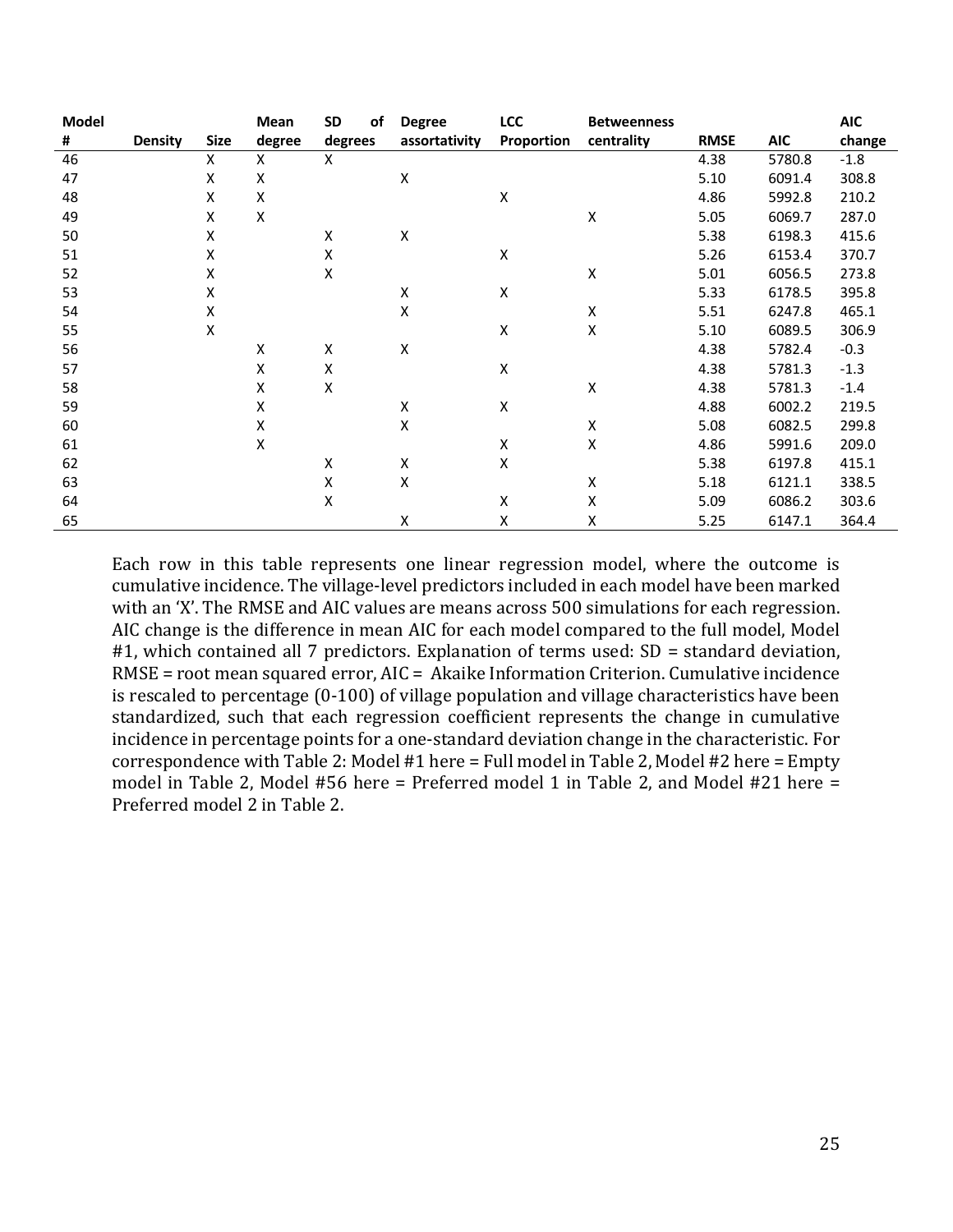| Vaccination    | <b>FCD level</b>        |      |                 |            |
|----------------|-------------------------|------|-----------------|------------|
| method         | or cutoff               | Mean | 95% CI          | Min, max   |
| None           |                         | 41.0 | $[40.2 - 41.8]$ | 26.9, 49.0 |
| Random         |                         | 27.7 | $[26.9 - 28.5]$ | 16.1, 35.2 |
| Nomination     |                         | 23.3 | $[22.5 - 24.1]$ | 14.0, 30.2 |
| High degree    | 10                      | 13.5 | $[12.5 - 14.5]$ | 5.8, 22.2  |
|                | 9                       | 16.2 | $[15.4 - 17.0]$ | 7.4, 25.6  |
|                | 8                       | 17.6 | $[16.6 - 18.6]$ | 8.7, 27.0  |
|                | 7                       | 19.3 | $[18.3 - 20.3]$ | 9.3, 28.3  |
|                | 6                       | 21.2 | $[20.2 - 22.2]$ | 10.9, 29.4 |
|                | 5                       | 23.4 | $[22.4 - 24.4]$ | 12.7, 32.0 |
|                | 4                       | 25.6 | $[24.6 - 26.6]$ | 14.4, 33.2 |
|                | 3                       | 27.0 | $[26.0 - 28.0]$ | 16.3, 34.7 |
|                | $\overline{2}$          | 27.5 | $[26.5 - 28.5]$ | 16.3, 35.1 |
|                | $\mathbf{1}$            | 27.6 | $[26.6 - 28.6]$ | 17.2, 35.2 |
| Most central   | None                    | 9.0  | $[8.5 - 9.5]$   | 5.6, 12.9  |
|                | 10                      | 9.2  | $[8.9 - 9.5]$   | 5.8, 13.6  |
|                | 9                       | 9.2  | $[8.7 - 9.7]$   | 5.7, 13.6  |
|                | 8                       | 9.2  | $[8.7 - 9.7]$   | 5.8, 13.9  |
|                | $\overline{7}$          | 9.4  | $[9.1 - 9.7]$   | 5.9, 13.5  |
|                | 6                       | 9.4  | $[8.9 - 9.9]$   | 6.1, 13.8  |
|                | 5                       | 9.6  | $[9.1 - 10.1]$  | 5.9, 14.5  |
|                | 4                       | 9.9  | $[9.4 - 10.4]$  | 6.2, 14.2  |
|                | 3                       | 10.3 | $[9.8 - 10.8]$  | 6.1, 15.0  |
|                | 2                       | 11.1 | $[10.6 - 11.6]$ | 6.7, 16.2  |
|                | $\mathbf 1$             | 17.4 | $[16.6 - 18.2]$ | 8.8, 24.8  |
| Highest degree | None                    | 9.4  | $[8.9 - 9.9]$   | 5.6, 17.2  |
|                | 10                      | 8.6  | $[8.1 - 9.1]$   | 5.2, 14.2  |
|                | 9                       | 8.5  | $[8.2 - 8.8]$   | 5.3, 13.0  |
|                | 8                       | 8.5  | $[8.2 - 8.8]$   | 5.1, 12.4  |
|                | 7                       | 8.4  | $[7.9 - 8.9]$   | 5.1, 12.1  |
|                | 6                       | 8.5  | $[8.0 - 9.0]$   | 5.1, 12.5  |
|                | 5                       | 8.7  | $[8.2 - 9.2]$   | 5.1, 12.3  |
|                | 4                       | 9.0  | $[8.5 - 9.5]$   | 5.4, 13.0  |
|                | 3                       | 9.8  | $[9.3 - 10.3]$  | 5.9, 14.0  |
|                | $\overline{\mathbf{c}}$ | 11.4 | $[10.9 - 11.9]$ | 6.3, 15.7  |
|                | $\mathbf 1$             | 15.6 | $[15.1 - 16.1]$ | 8.8, 21.1  |

## **Supplementary Table 3: Summary of cumulative incidence for 500 SIR process runs on 75 Karnataka villages**

Explanation of terms used: CI: Confidence Interval. FCD level: value of  $K$  used when computing betweenness centrality (Most central method) and out-degree (Highest degree method). Cutoff: out-degree minimum value required to vaccinate in the High degree method; a value of 6 was used for the primary analysis in Figure 4. Mean and 95% CI are percentage points of cumulative infected individuals.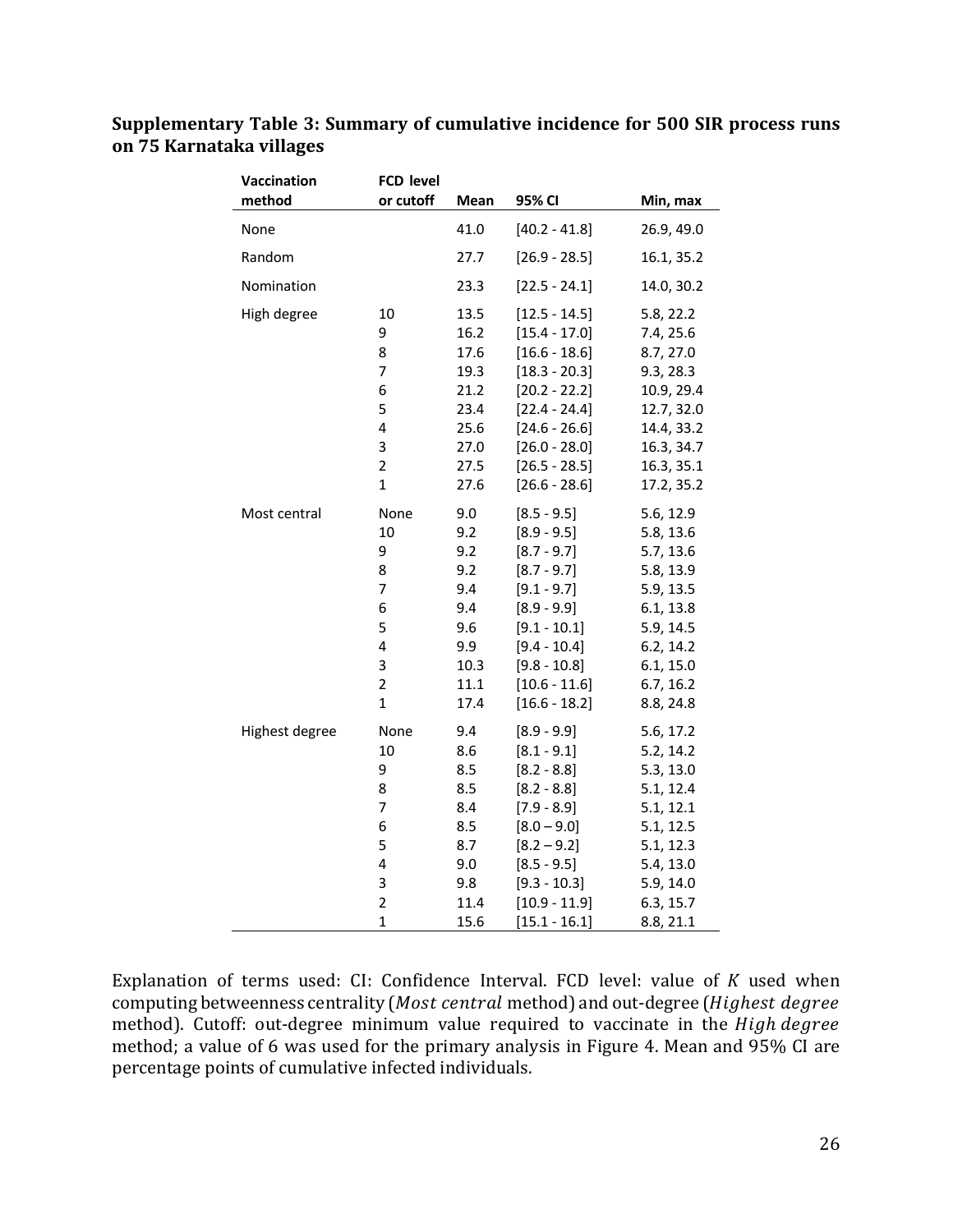Supplementary Table 4: Summary statistics for regression models using village-level network characteristics to predict village-level cumulative incidence across levels of **network data truncation** 

| <b>Model</b> | RMSE x 10 <sup>-2</sup> (SE) | AIC (SE)       |
|--------------|------------------------------|----------------|
| Empty        | 5.72(0.42)                   | 6323.4 (143.2) |
| $K = 1$      | 4.98 (0.46)                  | 6042.4 (179.8) |
| $K=2$        | 4.55 (0.50)                  | 5855.4 (213.9) |
| $K = 3$      | 4.43 (0.50)                  | 5804.0 (222.7) |
| $K = 4$      | 4.39 (0.51)                  | 5786.3 (226.7) |
| $K = 5$      | 4.38(0.51)                   | 5781.4 (228.0) |
| $K=6$        | 4.38(0.51)                   | 5779.6 (228.1) |
| $K=7$        | 4.38(0.51)                   | 5779.3 (227.7) |
| $K = 8$      | 4.38(0.51)                   | 5779.1 (227.8) |
| $K = 9$      | 4.38(0.51)                   | 5779.3 (227.8) |
| $K=10$       | 4.38(0.51)                   | 5779.3 (227.7) |
| Full         | 4.38(0.51)                   | 5781.4 (227.7) |

Each row provides summary statistics from a single linear regression to predict cumulative incidence at the village level using Model 2 from Table 2. K denotes the level of truncation, i.e., all individuals' degrees were truncated at K. The standard error is evaluated across 500 simulations.